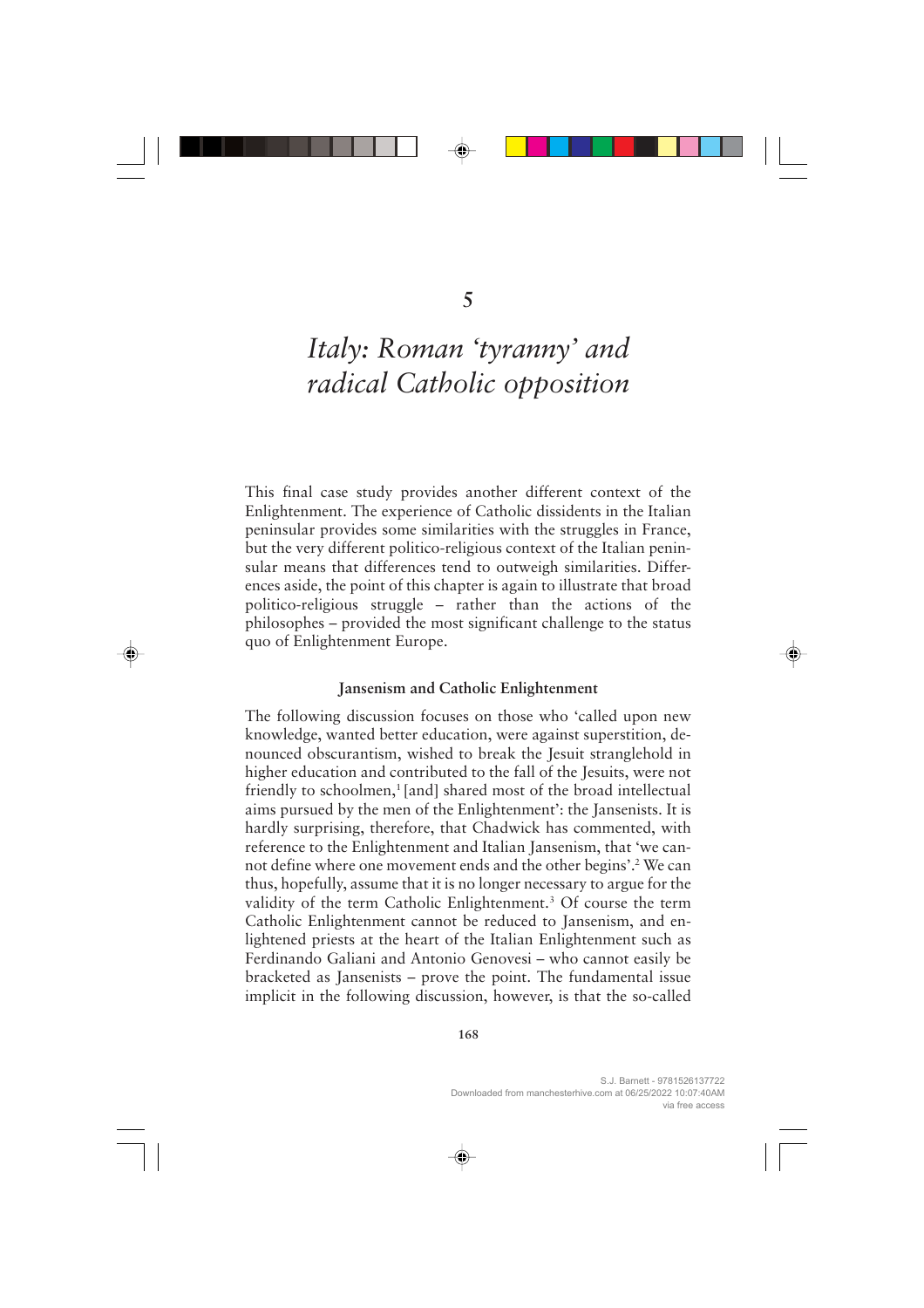deist movement was nowhere more conspicuous by its absence than in the Italian peninsula, where the critique of perceived papal despotism and superstition was left in the the surprisingly effective hands of radical Catholics. The discussion will, therefore, focus little on the absence of deists and concentrate on examining the radical Catholic challenge and its general context.

By some, Jansenists have been regarded as non-representative of the general Catholic reforming trend, but rather as the 'extremist wing' of the Catholic Enlightenment.<sup>4</sup> To portray Jansenists as unrepresentative of the period would be, it seems to me, to render the term Catholic Enlightenment of little use to scholars. If the term is to have any meaning at all within Enlightenment or eighteenthcentury studies, it must be to indicate the corpus of reforming and often dissenting intellectual and politico-religious thought which aimed at modernization of the Church and some aspects of society, yet retaining a theological outlook significantly Catholic in orientation. In any case, in the context of France, the only manner in which Jansenism can be rendered extremist is to take a blatantly partisan position: the party line of Rome and the Bourbon dynasty. Rather than extremist, as we have seen, French Jansenism undoubtedly represented the politico-religious outlook of very large numbers of people who understood themselves to be challenging Bourbon extremism and in so doing protecting what they understood to be the traditional freedoms of the people and Gallican Church. The problem has been that, for the philosophes and their modern admirers, French Jansenists have usually been regarded as religious fanatics and therefore conservative, while the Church has considered them to be extreme, beyond the Christian pale.

Similar arguments against the label extremist can be advanced in the Italian context, when during the 1770s and 1780s the ecclesiastical rights of Catholic sovereigns were championed against what was understood as the tyrannic jurisdiction of Rome, which had overthrown the state–Church traditions of the early Church. This movement for radical Church reform (although ultimately derailed) posed potentially the greatest eighteenth-century challenge to Roman orthodoxy, ecclesiastical jurisdiction and curial material interests. Compared to the relative weakness of the Italian Enlightenment, the Catholic challenge to the old regime was vigorous and relatively broadly based. Perhaps even more than the French experience, the challenge from within the Church had a political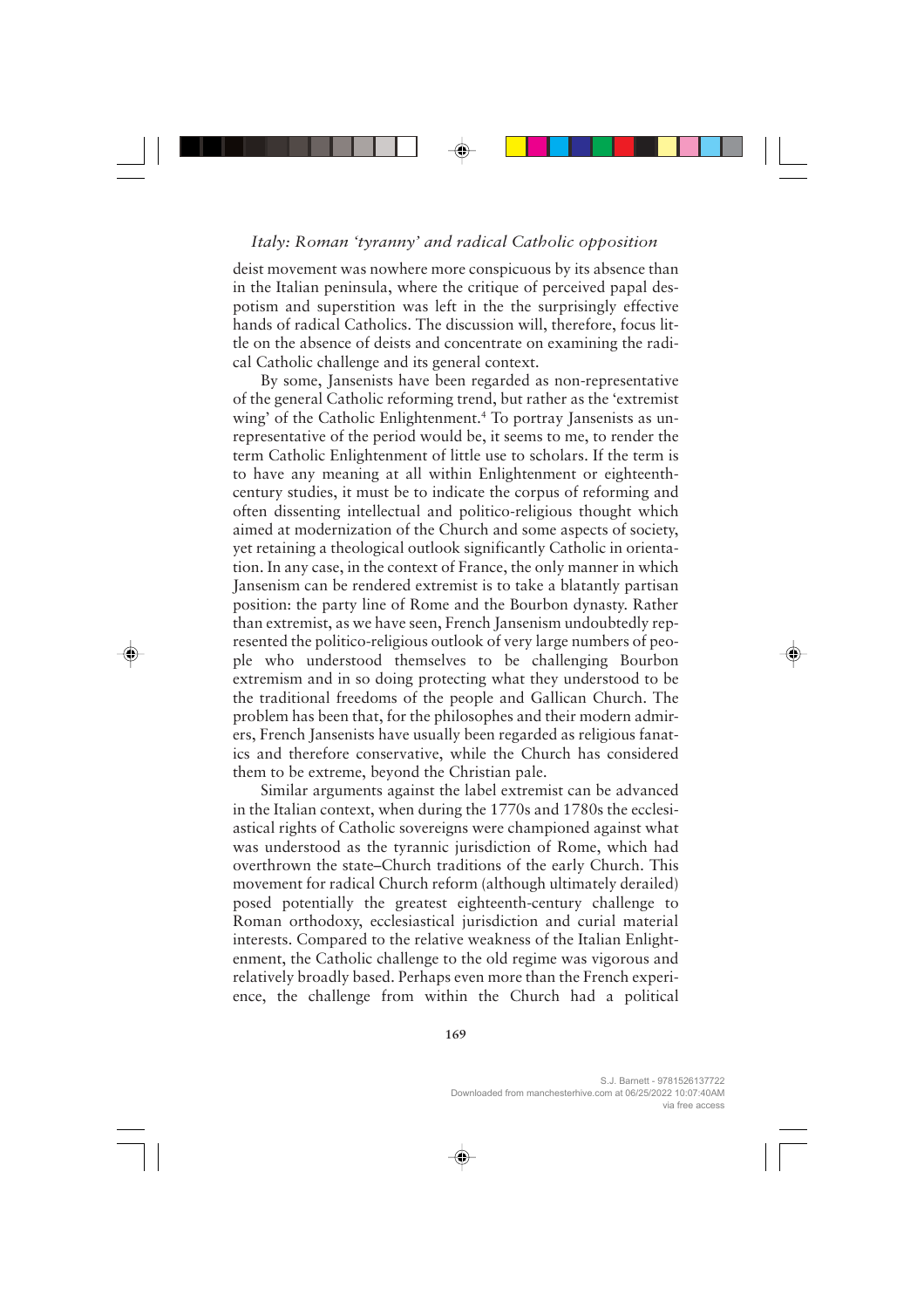dimension, one rooted firmly within the peculiar politico-religious conditions of a politically polycentric peninsula. Again, as with the French and English experience, it was not the political or theological ramifications of the Reformation or conflict between the two great European confessions which was central to developments. Rather it was the seemingly narrower and local context of particular Church–state conflict within Italian sovereign states which led to a politicization of religion in a manner which the Reformation and its seventeenth-century aftermath did not generate within the peninsula. Unsurprisingly, the political vocabulary of revolt witnessed in France also emerged in Italian religious thought. It emerged, however, not against the 'tyranny'of authoritarian rulers, but rather against the old regime in the form of what was understood as the antichristian medieval theocracy of the Papal States and the despotic rule of the popes over their European Church empire.

Much of the politico-religious polemic of those decades, as in the French and English experience, was, in the general sense, hardly novel. In this sense the polemic was traditional, but not at all the result of any tradition which finally, as in Gay's view, regained its 'nerve',<sup>5</sup> but rather the result of specific politico-religious conditions. In this context, as usual, the claims for intellectual or spiritual origins are shaky. Miller, for instance, has claimed that Italian Jansenism was decisively influenced by French Jansenism. The only proof of influence adduced, however, is that French and Italian Jansenists had many ideas in common, and that the ideas of Italian Jansenists could be 'traced back' to France. This 'tracing back' certainly owes a great deal to academics who have induced texts to talk to each other, and also to the now waning tradition of attempting to reduce the European Enlightenment to the sum of the French High Enlightenment. Yet there is no evidence to suggest that ideas of the Italian Jansenists were any less the product of local circumstances or that their ideas and struggles were less central in the conflict with the old regime than those of the French Jansenists and their supporters. Nevertheless, it is possible to say, as O'Brien has done, that late Jansenists, such as those in Italy, 'continued to prove receptive to enlightened ideas, such as religious liberty, which were compatible with Jansenist spirituality', using 'arguments similar to those used by Maultrot and Tailhé'.<sup>6</sup>

The idea, then, that Italian Jansenism was decisively influenced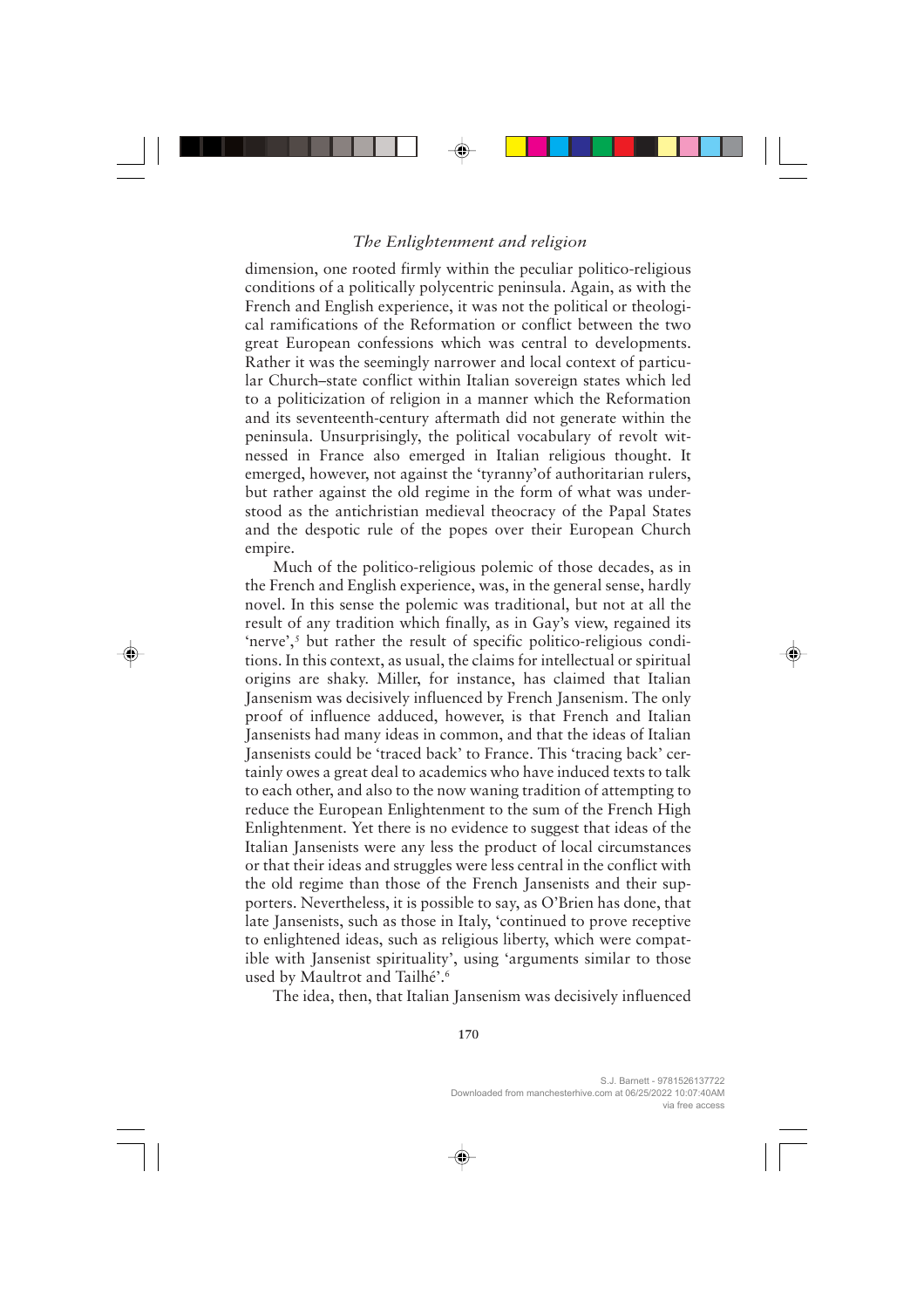by the French experience I will put aside as yet unproven. In any case, searching for origins is less profitable than properly examining this so far under-researched topic. Instead, I will contend that there were very definite local politico-religious reasons as to why reformminded Italian Jansenists mounted a frontal assault on Roman theocracy and ecclesiastical jurisdiction – especially so in the second half of the century. It is also difficult to ignore the fact that important elements of their politico-religious polemic significantly resembled the seventeenth- and early-eighteenth-century jurisdictionalist (i.e. anti-Rome or anti-curial) tradition.7

In any event, it can hardly be denied that the Jansenist politicoreligious outlook in France had, in one crucial respect, a great difference from that in Italy. In France many Jansenists wanted to move towards some form of constitutional monarchy. Those less radical in outlook sought, at least, an attenuation of regal intervention within the Church, and thus in effect greater religious freedom which was rightly understood as inimical to traditional Bourbon absolutist goals. In the Italian peninsula, however, the dominant trend was definitively towards absolutism and regal jurisdiction within sovereign Churches as a counterweight to Rome. Thus some partisan modern commentators have lamented that the principal weakness of the Catholic Enlightenment was its tendency to place the Church in a position of dependence upon the state and it 'often seriously jeopardized the independence of the Church as a consequence'.8 Such a verdict is anachronistic and entirely misses the point, because to bolster the state, even backing absolutist-style rulers' rights within the Church, was then understood as progressive rather than reactionary, a step towards prevailing continental conditions and a step away from the peninsula's medieval past. Given the extreme historical political vicissitudes of Italy, we should not be surprised at this verdict. Treatises in the medieval mirror tradition on the 'good prince' written by great reforming clerics such as Lodovico Muratori only serve to highlight the point.

# **Anti-curial polemic and its context**

Given that many readers will be less familiar with the Italian polemical traditions than with those of France and England, it is worth devoting some time to examining the core elements of the Italian anti-curial polemic and its context prior to the 1760s. At the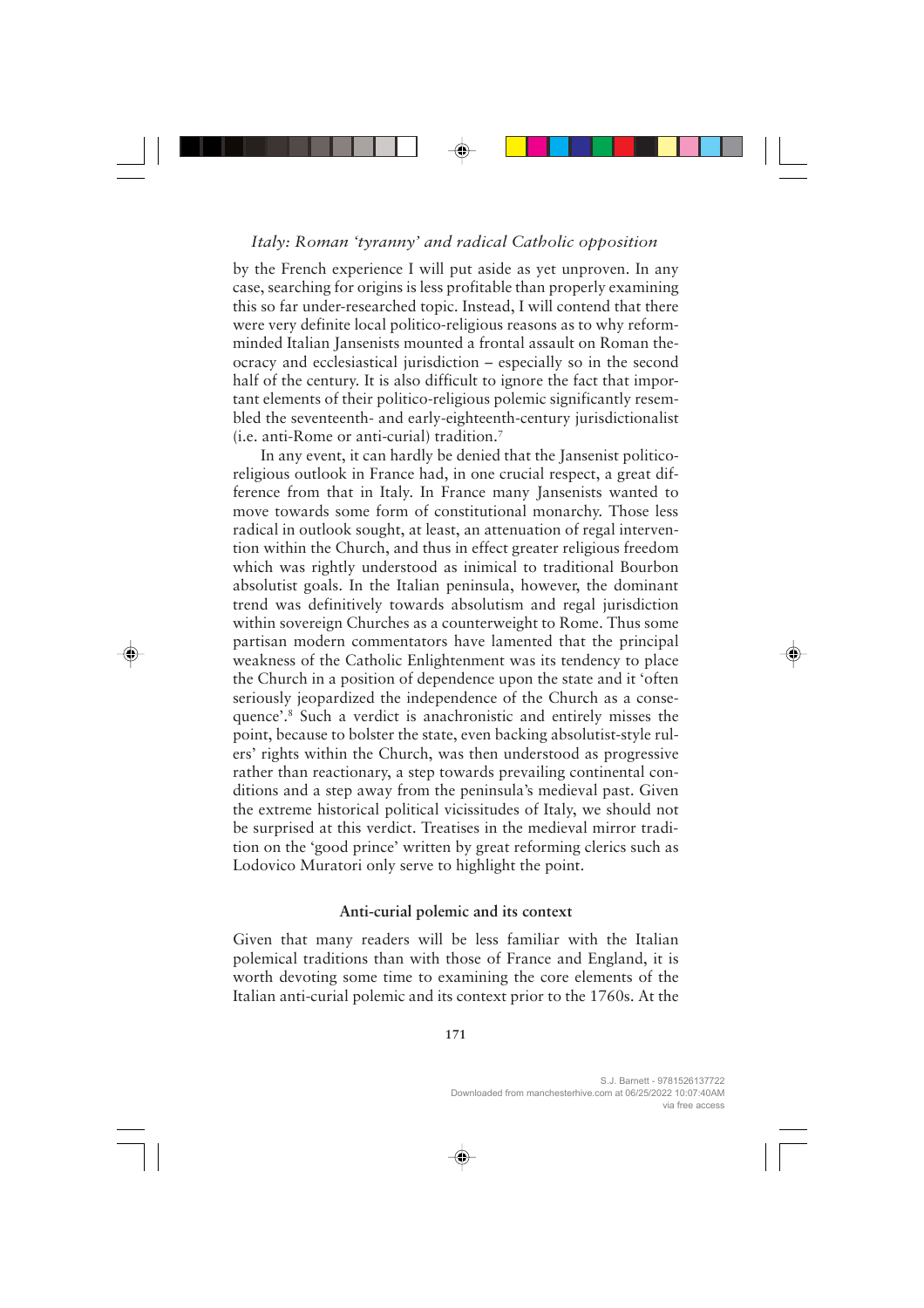heart of the radical Catholic critique of the Curia was the accusation that the medieval and contemporary popes had usurped the divine rights of kings. For such critics, popes had meddled in the secular affairs of states and had carved out and vigorously sought to defend and extend a secular domain (the medieval Papal States and substantial landed possessions in other kingdoms). In defiance of the dictum of Jesus Christ – that *Regnum meum non est de hoc mundo* (John 18:36) – they had made themselves priest-kings on the ancient pagan model.9 The critical significance of that biblical phrase in the Italian peninsula is difficult to overestimate. Indeed, the inclusion of it in the title of the Neapolitan Marcello Eusebio Scotti's *Della Monarchia universale de'papi 'Respondit Jesus: Regnum Meum non est de hoc mundo.' Joan 18. 36* (1789) is indicative of its contemporary politico-religious esteem. In essence, regalist polemic against Roman theocracy and rebuttals of longstanding (and unrealistic) curial claims to suzerainty and dominion over various parts of the peninsula were all components of a drive by Italian sovereigns to justify reclaiming 'lost' jurisdictional rights within their own Churches.

The Papal States were ruled by the Curia in high-medieval fashion, with the ecclesiastical hierarchy also functioning as secular vassals of the Pope: cardinals governing legations (major cities and areas) and the delegations (minor areas) ruled by a prelate. But the fact of temporal rule was simultaneously Rome's ideological strength and its potential Achilles' heel. Theocratic rule was certainly open to attack by means of the biblical evidence of Christ's rejection of an earthly kingdom. But, as its turbulent medieval history demonstrated, without territorial independence the Curia would have had less security and less political influence in the peninsula. In addition, its claim to exclusive sovereign rights in the administration of its wide landed possessions and organizational superstructure across Europe – which provided much of its financial income – would also have been weakened rather than strengthened.

The regalist argument was simple: Christ had never intended that princes should be excluded from government of the Church. Regalist polemicists, even relative moderates such as the influential Modenese reformer, historian and polemicist Lodovico Muratori,<sup>10</sup> claimed that, historically, kings and emperors, with the permission of Rome, had worked together in the administration of the Church. This divinely ordained cooperation had been terminated when the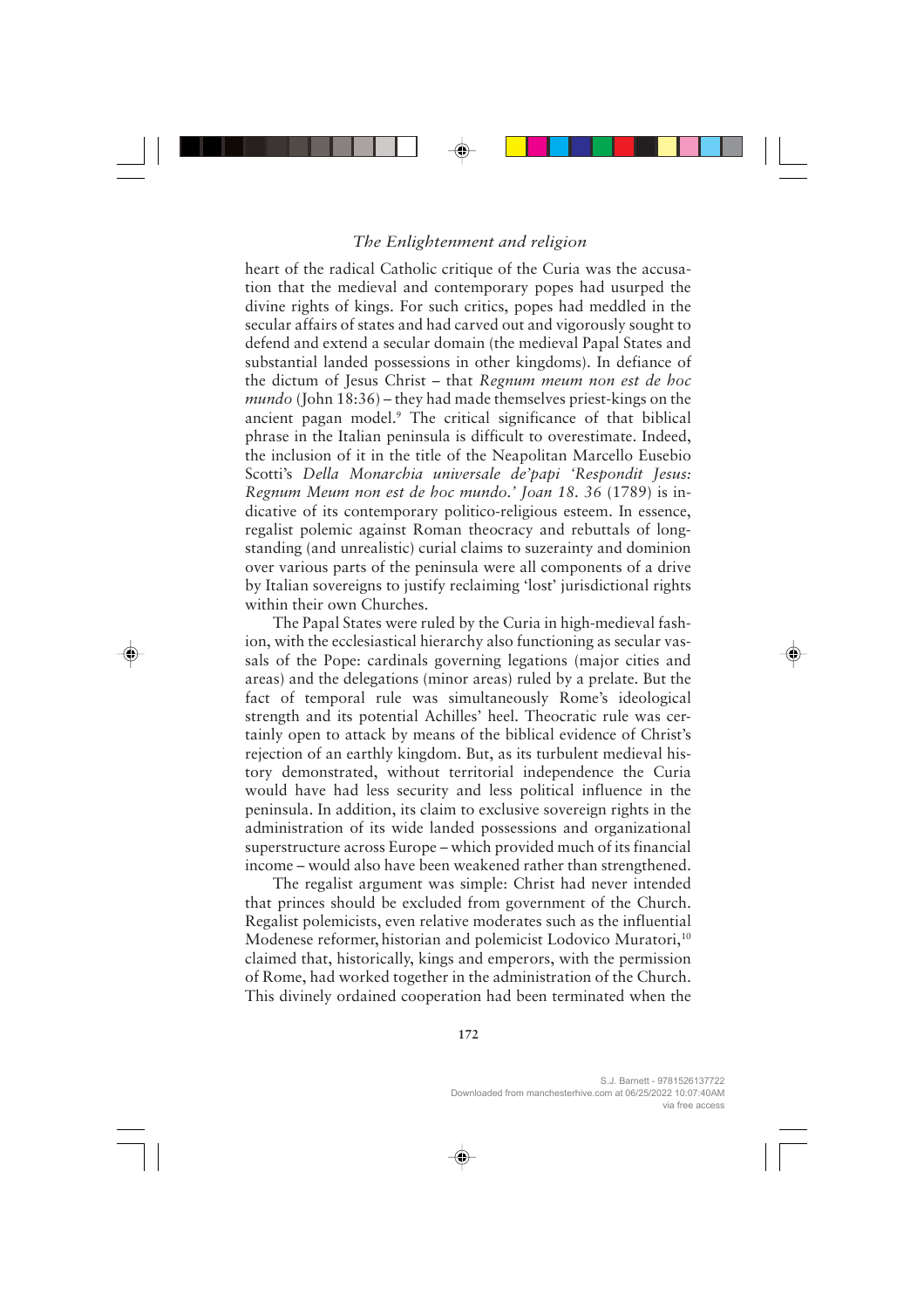medieval popes – motivated by worldly ambition – had discarded Christ's dictum on the illegitimacy of a temporal kingdom of the Church and had usurped temporal rule for themselves. Muratori, in defence of his Modenese ruler's claims to government within the Modenese Church, had compiled a historical account demonstrating that, until the early ninth century, rulers had possessed the power to intervene in matters of ecclesiastical justice. Thus he could conclude, 'Deny now, if you are able, that the kings, although pious, judged it their own duty to intervene in the correction of the ecclesiastics and in their government', against which the popes did not protest.11 He consequently felt he had proven the historical case for the princely right to share in the administration of the Church, so justifying his Modenese ruler's case for reclaiming jurisdictional rights lost when the Curia had usurped temporal dominion and separated itself and the Churches of Europe from secular rule.

Jurisdictional conflict of this type became more frequent and more trenchant in the late eighteenth century, for, as the enlightened Pietro Verri recalled at the end of the century, 'it was really an absurdity to see established a jurisdiction independent of the sovereign, with access to the use of force, prisons, tortures and confiscations … in which the sovereign played no part at all'.12 For centuries before, however, Italian sovereigns and their supporters had frequently striven to limit the jurisdiction of Rome over their Churches, for the Church had been – and remained – a wealthy and powerful ideological tool. Anti-curial writers of sovereign entities such as Venice, Tuscany and Naples who opposed full Roman jurisdiction over their national Churches and consequently risked the ire of the Roman Inquisition (founded in 1542 to combat Protestantism in Italy) had thus often written and published with somewhat less fear than dissident Catholics resident in the Papal States or other Italian states more closely allied to Rome. In the eighteenth century, the *Encyclopèdie*, for instance, was put on the papal index of prohibited books in 1759, but was never banned in Venice and Italian translations of it were published there. By the mid eighteenth century, however, other sovereign governments had begun to arrogate the responsibility of licensing non-religious books to themselves.

What of the historical evidence for the 'usurpation' of temporal rule? Historians agree that the bare facts of the nexus between the spiritual and temporal authority of the papacy can be traced back at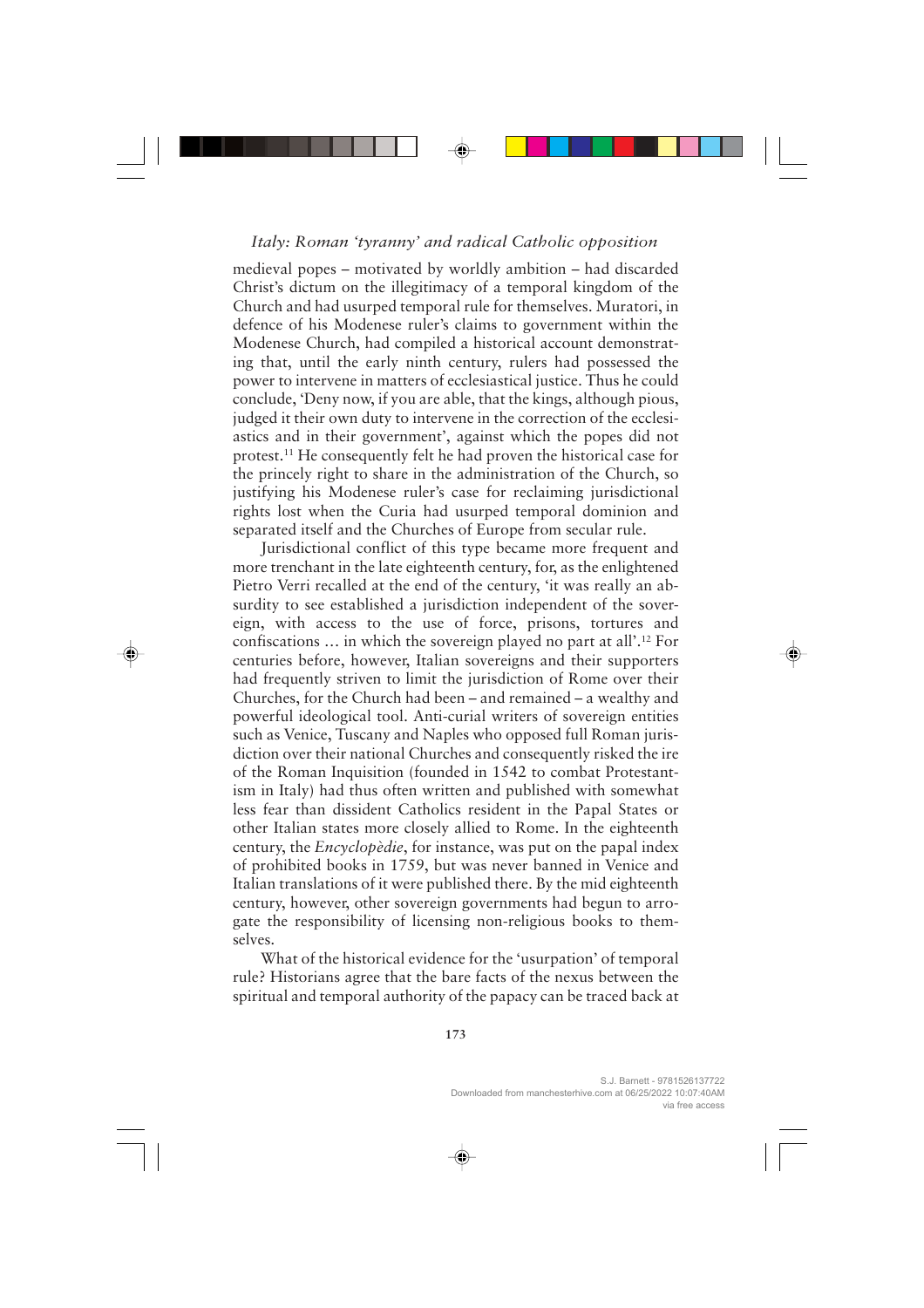least to the eighth century and the territorial donation made to the Pope by the Frankish King Pepin in AD 756 (and subsequently confirmed by Charlemagne) which laid the foundations for the Papal States. In the ensuing centuries, two elements formed the core of that nexus: the need for spiritual justification for Roman jurisdiction over the Churches of Europe, and the need for independence and security in what was to remain a politically unstable polycentric peninsula. Importantly, the peninsula was often viewed as strategically valuable and thus also fought over by rival extrapeninsular powers. This remained the case until the victory of the Risorgimento and unification in 1861. Historically, the resources of the Papal States had also helped to ensure a degree of political, financial and military security against competing noble Italian dynasties intent on capturing the papacy and its rich financial rewards for themselves. By the eighteenth century, open violence in the struggle for the papal throne was a thing of the past. But, naturally, the economic and political power derived from temporal dominion could still constitute an important factor (although of course very rarely explicitly acknowledged) in maintaining a degree of effective Roman jurisdiction in the Churches of sovereign Italian entities.

The history of the city of Rome itself formed an essential component of its spiritual authority, which was founded upon Petrine doctrine: the spiritual legacy of the chief apostle of Christ, St Peter, claimed as the first Bishop of Rome, and his episcopal successors the popes. The unique temporal and spiritual symbiosis of Petrine doctrine, viewed as divine legitimation and providential historical occasion for the existence of the Papal States, was the core around which all of the replies to the critics of papal temporal dominion were founded. Armed with the Petrine doctrine, any challenge to the temporal dominion of the popes could be viewed as an antichristian challenge to the chief apostle of Christ who, as Cardinal Orsi reminded his readers in his *Della infallibilità e dell' autorità del Romano Pontefice sopra i Concilj Ecumenici* (1741– 42), had conferred the keys to heaven upon his Roman episcopal successors.13 Thus, typically, in his *L'Autorità suprema del romano pontefice* (1789), the curial polemicist Giovanni Marchetti argued that the supremacy of the Pope in the Church and thus the status of Rome in Christianity could be traced back to Jesus himself.14

For the heads of sovereign Italian states and their supporters to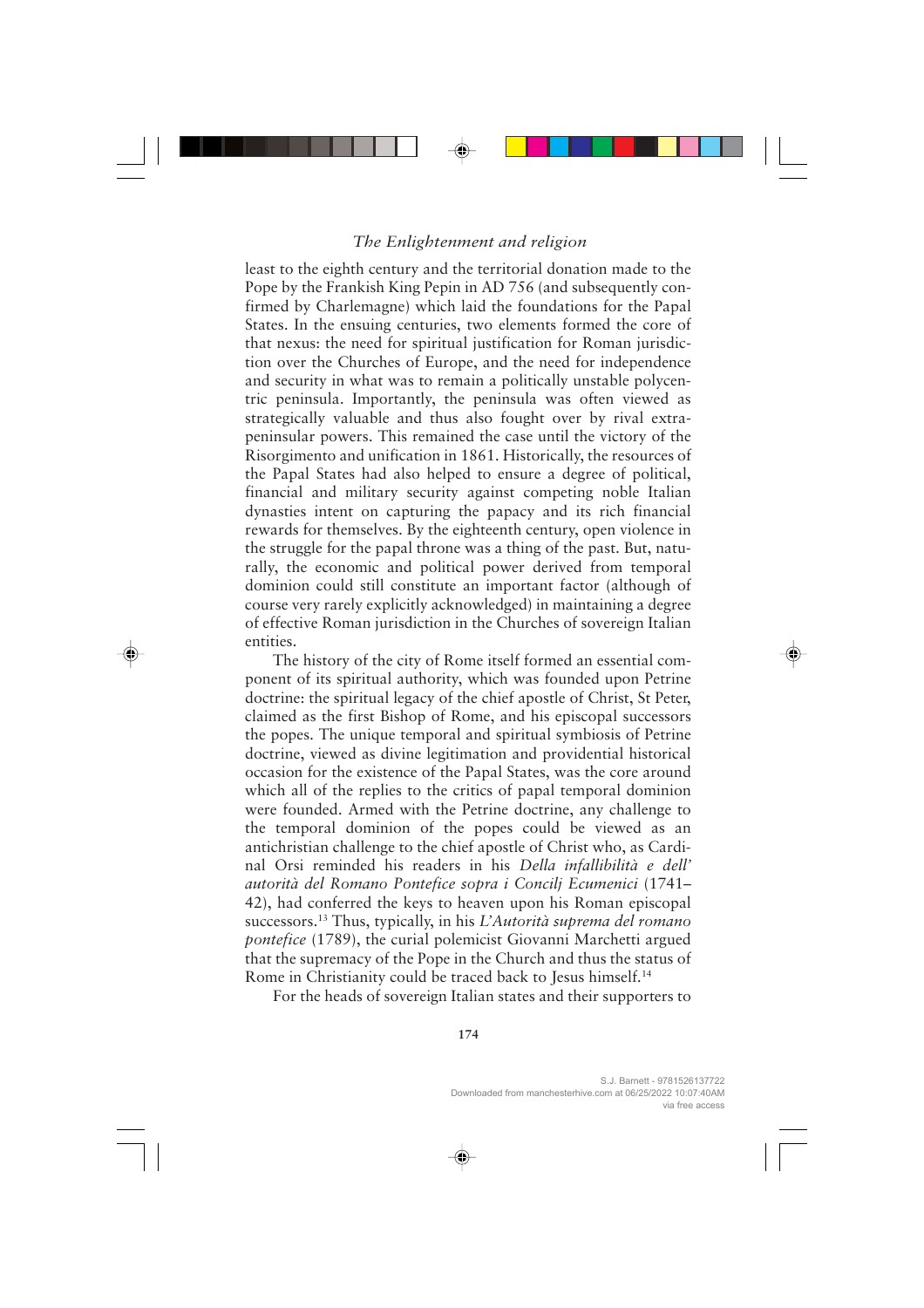question outright the temporal dominion of the popes was, therefore, risking an accusation of heresy. Under these circumstances, some prelates could not always be guaranteed to offer unconditional support to their sovereigns in such disputes. More importantly, overtly hostile relations with Rome could destabilize the complex and often fragile nature of political alliances in the peninsula. The Papal States – stretching from just above Pontecorvo south of Rome, sweeping north to cross the Appenines to Ascoli Piceno and up to Ferrara – constituted a geo-political entity of sufficient size that rulers of smallers independent states could not entirely ignore it. Thus, when circumstances were favourable the Curia could still act as at least a temporary focus for alliances, and thus exert influence within the peninsula.

Some of the Italian states such as the Duchies of Mantua, Milan and Parma were, in European terms, statelets, yet still large in relation to the tiny Republics of Lucca and San Marino. In an often hostile European climate, when territory and influence in the peninsula were still sought by competing great powers, the survival of such small sovereign territories depended to some degree upon strategic alliances. As the balance of power between the peninsula's larger neighbours and in Europe as a whole underwent changes, so alliances shifted and changed inside the peninsula. Such changes could result in cooler relations with Rome, or alternatively warmer relations could quickly become the strategic aim of relatively small beleaguered states. But renewed alliance or less tense relations with Rome could also cause Italian sovereigns suddenly to turn a less benign eye on their progressive and reform-minded subjects in order to avoid jeopardizing newly improved relations.

The year 1723 saw the publication of the Neapolitan lawyer Pietro Giannone's pointedly anti-Rome *Istoria civile del Regno di Napoli*. There is no evidence that Giannone was a deist. Neither can he be termed a Jansenist in the technical sense, for his emphasis on Mozaic law was, as regards human nature, quite positive in outlook, contrary to that of most Jansenists. However, there is no doubt that he formed part of the often radical reforming drive evident in early-eighteenth-century Italy which cannot be explained solely in Jansenist terms, and which was regarded as equally heretical by the Curia. He remained, like most radical critics of the Church, within the Christian pale. As elsewhere in Europe even some of those Enlightened Italian thinkers who were ambivalent to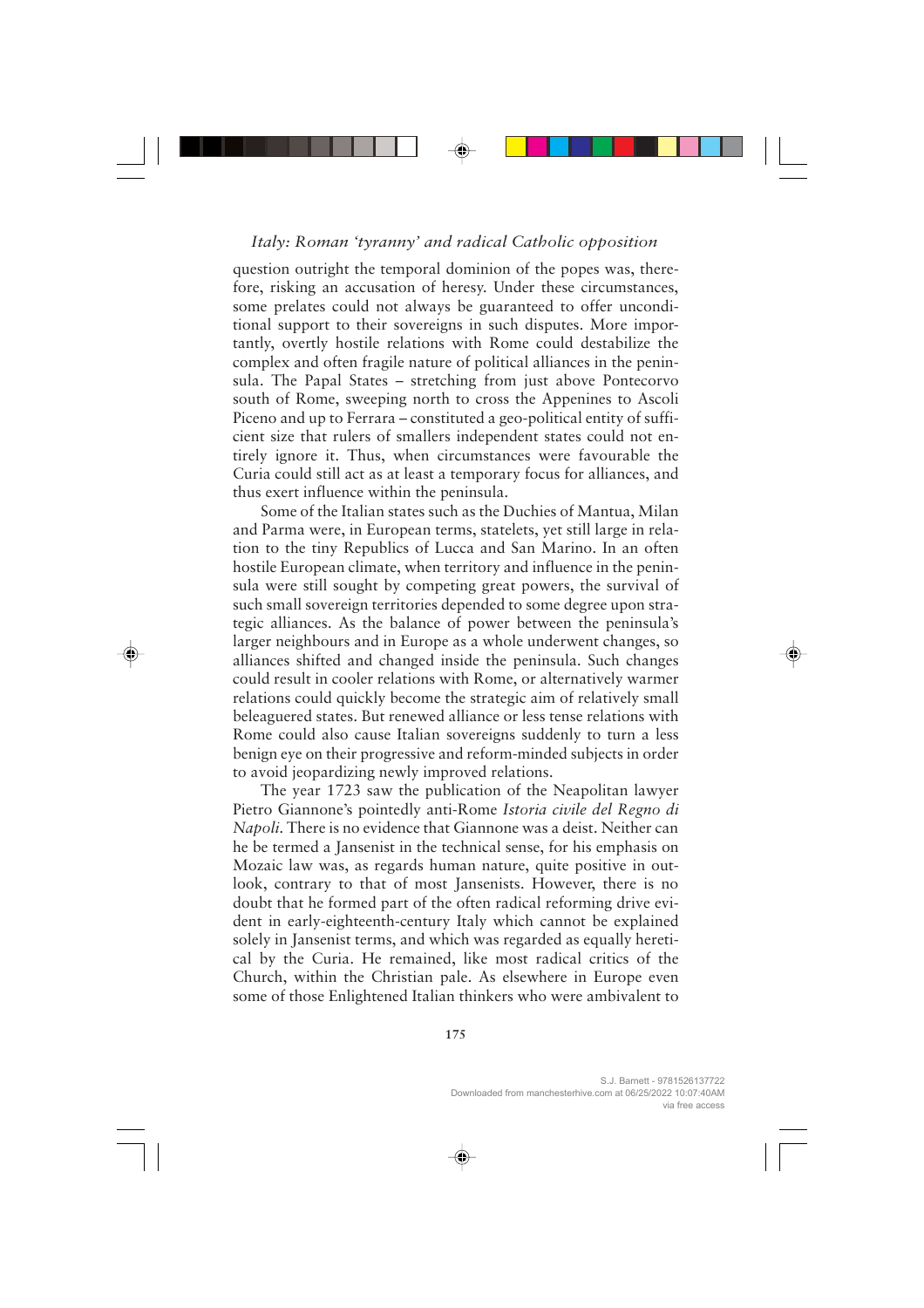the Church still recognized the need for religion to promote an acceptable social order. As Davidson has expressed it, 'from Valletta in the 1690s to Filangieri in the 1780s, Enlightenment writers extended their toleration only to those who accepted both the existence of God and the existence of an afterlife in which the good were rewarded and the evil punished'.15 The same was true of the enlightened Carlo Antonio Pilati, who wrote in his *Di una riforma* (1767) that any such religion 'will serve the good of the state and the security of the citizens within it'.16

That Giannone's jurisdictionalism was uncompromising is evident in his statement that the Church had been and remained in the republic 'and not indeed the republic in the Church'.17 For Giannone, in addition to the papal usurpation of princely prerogatives and tyrannic rule of the Church, Christians had for centuries been subjected to conscious religious fraud. Popes had corrupted doctrine and cultivated superstition in order to amass power and wealth. They had invented the concept of purgatory in which was to be found a door to heaven for the credulous and inexhaustible riches (via the sale of indulgences) for the papacy. For similar avaricious motives, the popes had also brought back pagan image worship. The substance of the problem was that great wealth and temporal dominion meant popes and bishops 'thought with greater promptness to things temporal, than to those divine and sacred'.18 Although Giannone's critique was welcomed by many anticurialists and was to be very influential later in the century, the furore of Rome at the publication of his *Istoria civile* and the resultant pressure upon the Neapolitian government obliged him to flee Naples, and he became a target and eventual victim of the Inquisition.

Even if – concomitant with its increasing political weakness – Rome's use of the Inquisition diminished during the century, Giannone's plight was a reminder of the potential risks attached to any direct attack upon Rome. It may be true, as Davidson has argued, that religious persecution in the peninsula was relatively limited.19 But the fear of the withdrawal of princely protection and consequent abandonment to Rome was sufficient to ensure that some major figures of the Italian Enlightenment preferred not to deal directly with the subject of religion, opting instead to pursue enlightenment on safer ground.<sup>20</sup> Enlightened thinkers such as the Verri brothers or Cesare Beccaria, editors of the journal *Il Caffè*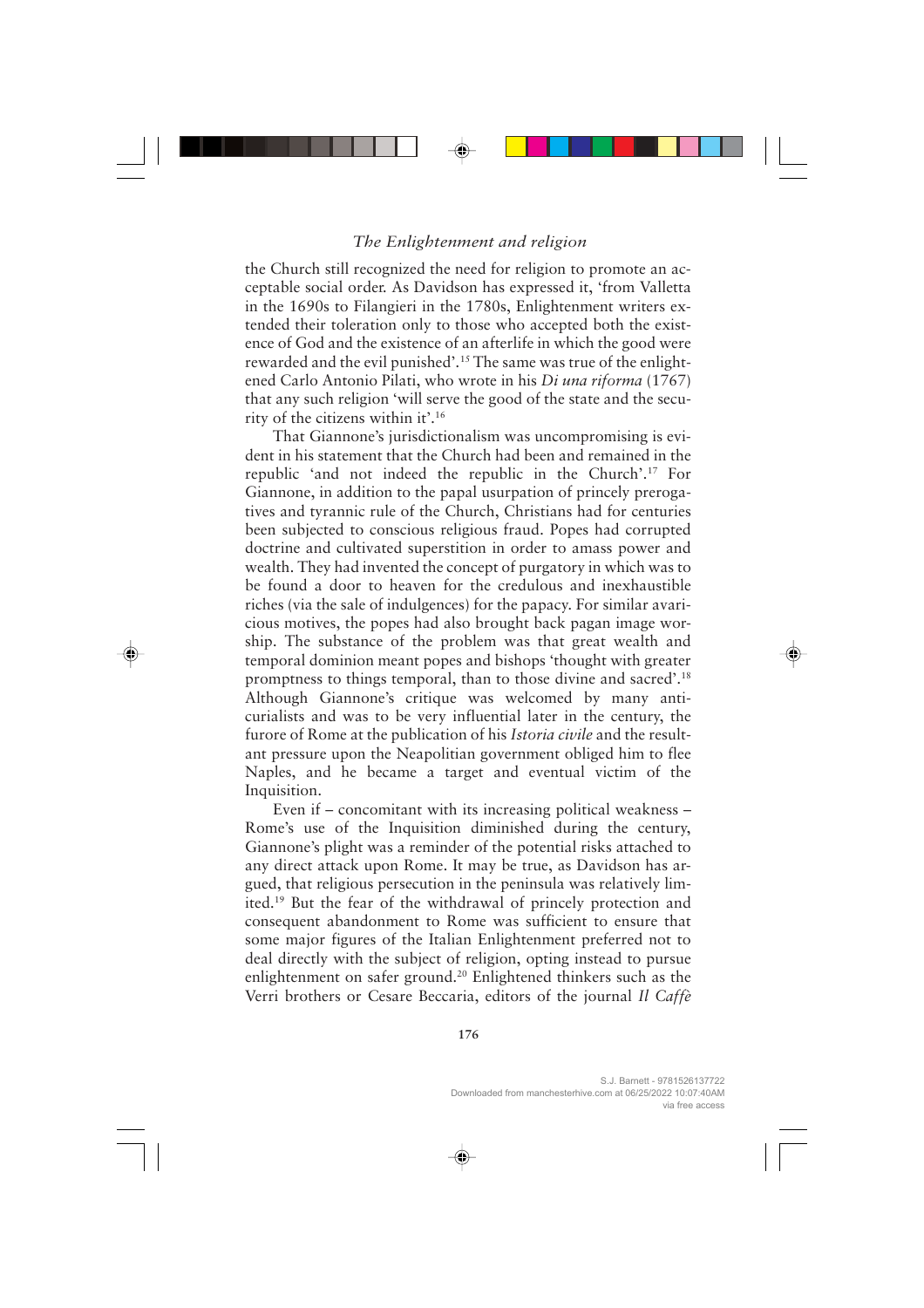(1764–66), avoided the subjects of religion and Church reform. *Il Caffè* was almost a mini-version of the famous French *Encyclopèdie* and gained some considerable fame abroad, on account of which the encyclopedists invited its editors to Paris. Yet of well over a hundred articles contained in editions spanning two years, written on a wide variety of topics, none directly attacked the Church, its superstition, its history or indeed papal temporal rule.

#### **Regalism and Jansenism**

Most sovereigns, however, continued to have some interest in sponsoring or effectively tolerating attacks on Roman theocracy, for it was the most fertile avenue for justifying their struggle to reclaim lost princely rights and effect reforms within their own Churches. In addition, in a complex and shifting geo-political context, the continuing prosecution by Rome of claims to rights over considerable Church lands in sovereign states, $21$  suzerainty over kingdoms such as Parma<sup>22</sup> and Naples,<sup>23</sup> and dominion over Ferrara and Comacchio were of potential concern, even if some or many of them remained only at the level of propaganda.<sup>24</sup>

The continued decline of the papacy in terms of international and intra-peninsular influence in the second half of the eighteenth century, however, meant that attacks on Roman jurisdiction and temporal dominion seemed to some sovereigns and critics to carry less political risk than formerly. Indicative of curial weakness was its failure to assert its ecclesiastical authority even over the small Duchy of Parma, over which it claimed suzerainty. Du Tillot, the Duchy's foremost minister of the mid-century, prohibited mortmain in 1764, on the basis of the negative economic impact of the withdrawal of land from the market. In 1768, in response to this and other later encroachments of Parma on the traditional rights of the Church, Pope Clement XIII issued a Bull (*In coena domini*) declaring all such ecclesiastical legislation since 1764 invalid. It is doubtful whether du Tillot or Clement could have predicted the dramatic international events quickly excited by the publication of the Bull. Under the direction of Bernardo di Tanucci, the leading minister of the Kingdom of Naples, Neapolitan troops occupied the papal territories of Pontecorvo and Benevento (small enclaves south of Rome), and Louis XV occupied those of Avignon. Charles III of Spain and other Bourbon sovereigns also warned the Pope to withdraw the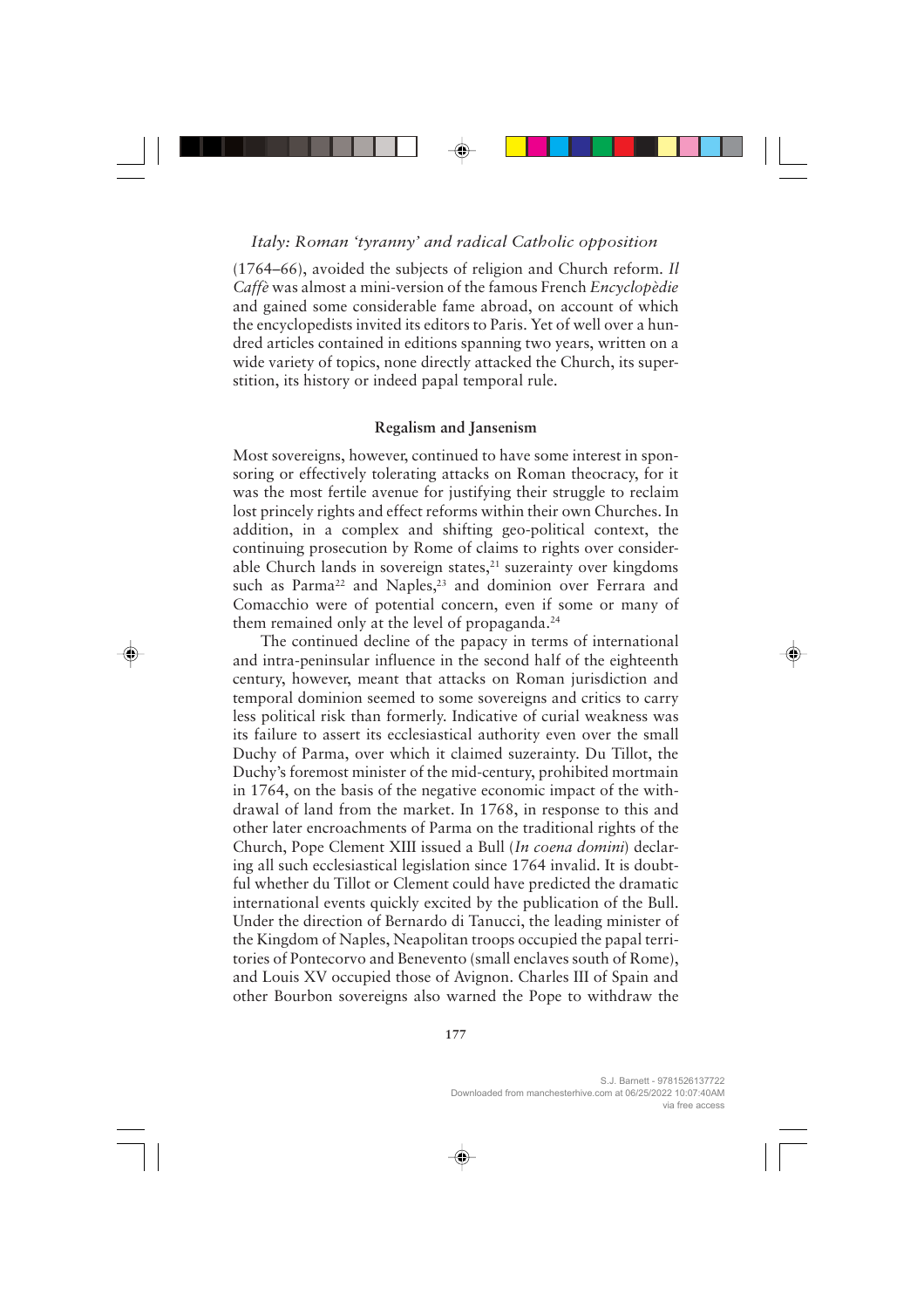Bull. In the same year the Jesuits were expelled from France and Tanucci expelled them from Neapolitan soil, an action justified in terms of the divine right of kings.

On behalf of the Dukes of Modena, Muratori disputed Rome's right to dominion over Ferrara<sup>25</sup> and Comacchio<sup>26</sup> (yet took considerable pains to avoid openly heretical formulations). In these disputes historical precedent was of course considered central, but all were ideologically situated in the general historical rebuttal of Roman justifications for temporal rule common to Muratori, Giannone and other polemicists later in the century. Muratori argued that early medieval popes had used the fact of diminishing control over Italy by the Emperor at Constantinople as an excuse to usurp the imperial right to high dominion and effect papal rule over Rome and its environs. But he was careful to assert that the popes and the Roman people still gave obedience to Constantinople until the middle of the eighth century, and popes-elect continued to be subject to confirmation by the Emperor. From this perspective, then, the popes had been merely the governors of Rome on behalf of Constantinople, and, most crucially, the state had intervened as a matter of course in the government of the Church at the highest level. Any claim, therefore, to establishing the origins of legitimate temporal dominion upon this account would of course be untenable. At best, the popes gained high dominion of Rome and its environs by default, and never had a legitimate right to them at all. This account, in terms of grand historical narrative, also had the advantage of placing the final demise of Rome's Byzantine obedience close to the occasion of the Donation of Pepin in 756.

The Exarchate of Ravenna, the north-eastern Italian territory consisting of the lands donated to Rome by King Pepin (which laid the foundation for the Papal States), had – until seized by the Lombards in 751 and then by Pepin – also been territory subject to imperial high dominion. Thus, for the same reason that jurisdictionalist critics considered the Curia's claim to high dominion of Rome to be at best very dubious, the Donation of Pepin was illegitimate: Pepin had donated territory and peoples to Rome 'which were not his'. It did not matter greatly if this latter indictment (made in his *Osservazioni sopra una lettera intitolata Il dominio temporale della Sede Apostolica sopra la Città di Comacchio,* 170827) might have seemed insufficient against those who argued that the donation was that of lands legitimately pos-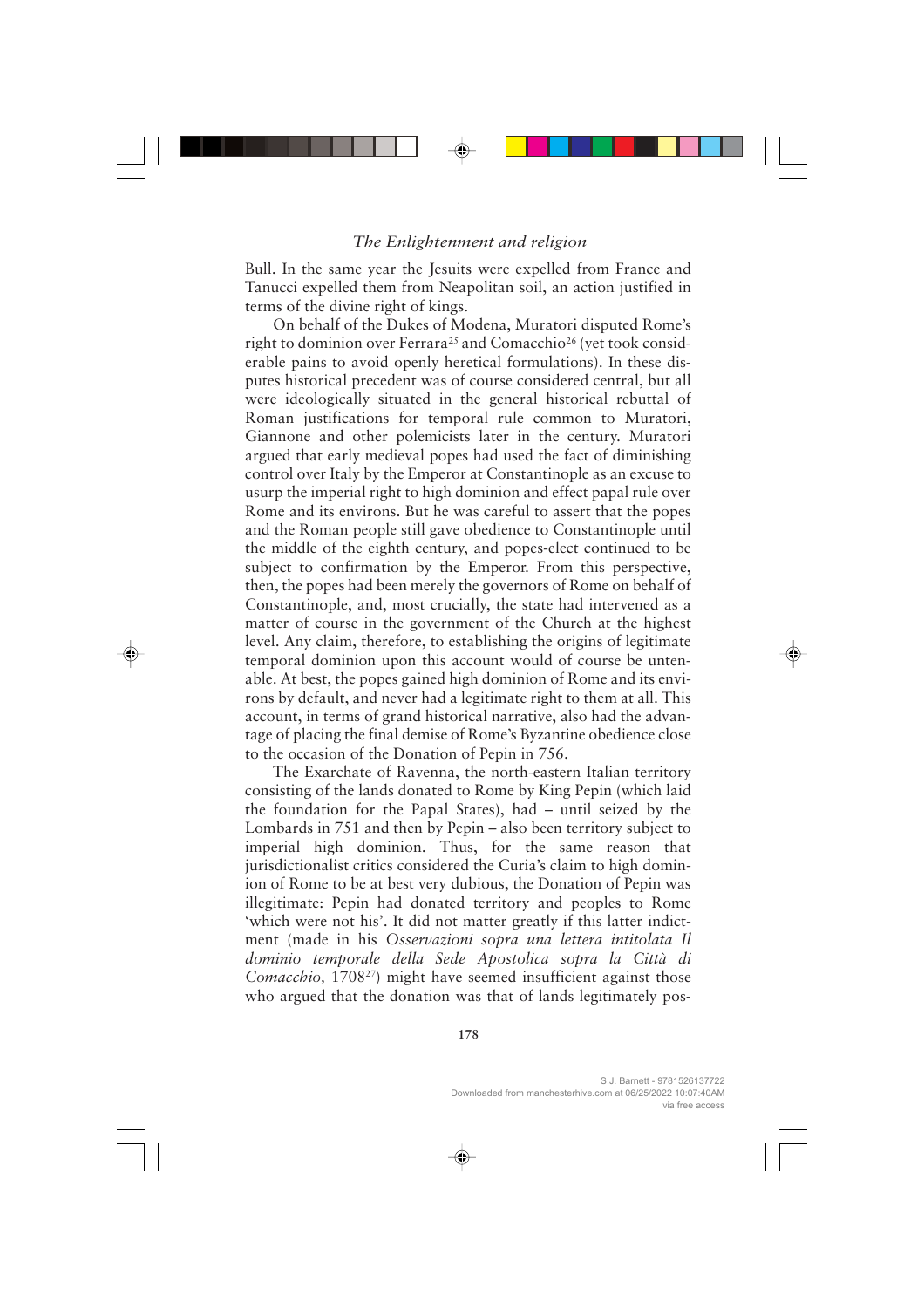sessed by right of conquest. Muratori, and most critics of Roman temporal dominion, were anyway convinced that Pepin and his Carolingian successors had always unambiguously retained high dominion over the donated territory. Popes, as vassals of (what were to become from the year 800) the Holy Roman Emperors, only ever held the territory subject to (Holy) imperial will. Thus, in refusing to acknowledge imperial overlordship, the popes had usurped the imperial prerogative. Worse still, 'just as true temporal princes', papal ambition for terrestial empire 'did not neglect any of the solutions of peace or war'.28

Intended as part of his general defence of princely rights and as support for the territorial claims of his own Modenese prince, Muratori wrote *Della Fallibilità dei pontefici nel dominio temporale* (1872, posth.). His point was eminently simple. If, as he hoped, his illustration of Roman usurpation of imperial temporal rights had demonstrated that the Curia was not infallible in matters of temporal dominion, Muratori could challenge the extent of papal temporal dominion without challenging the spiritual supremacy of Rome and descending into outright heterodoxy.<sup>29</sup> Such efforts to avoid direct conflict with the papacy were ultimately effective, for Muratori did narrowly escape excommunication. But the conflict was certainly there. Cardinal Orsi, for example, wrote his defence of papal temporal dominion, *Dell'origine del dominio e della sovranità de'Romani Pontifici sopra gli stati a loro temporalmente soggetti* (1742) in good part as a reply to Muratori's account of the origins of the Papal States. Orsi's co-author on the most voluminous eighteenth-century official historical defence of the Curia,<sup>30</sup> Bishop Becchetti, targeted Muratori more than any other writer.

On the question of temporal dominion, there was very little, if any, neutral ground. The issue was too intimately linked to Catholic orthodoxy and therefore potentially destructive of the very basis of Roman supremacy in the Church. As the pro-curial writer Fontanini explained in his defence of Rome's title to Comacchio, the Curia considered that disputes over temporal dominion were engineered only 'in order to present to the Imperial Court and all Europe an odious view of the Curia as a usurper and possessor of the dominions of others'.31 In other words, to dispute papal temporal claims was understood by the Curia (and often rightly so) as an assault upon the integrity of the Roman Church itself.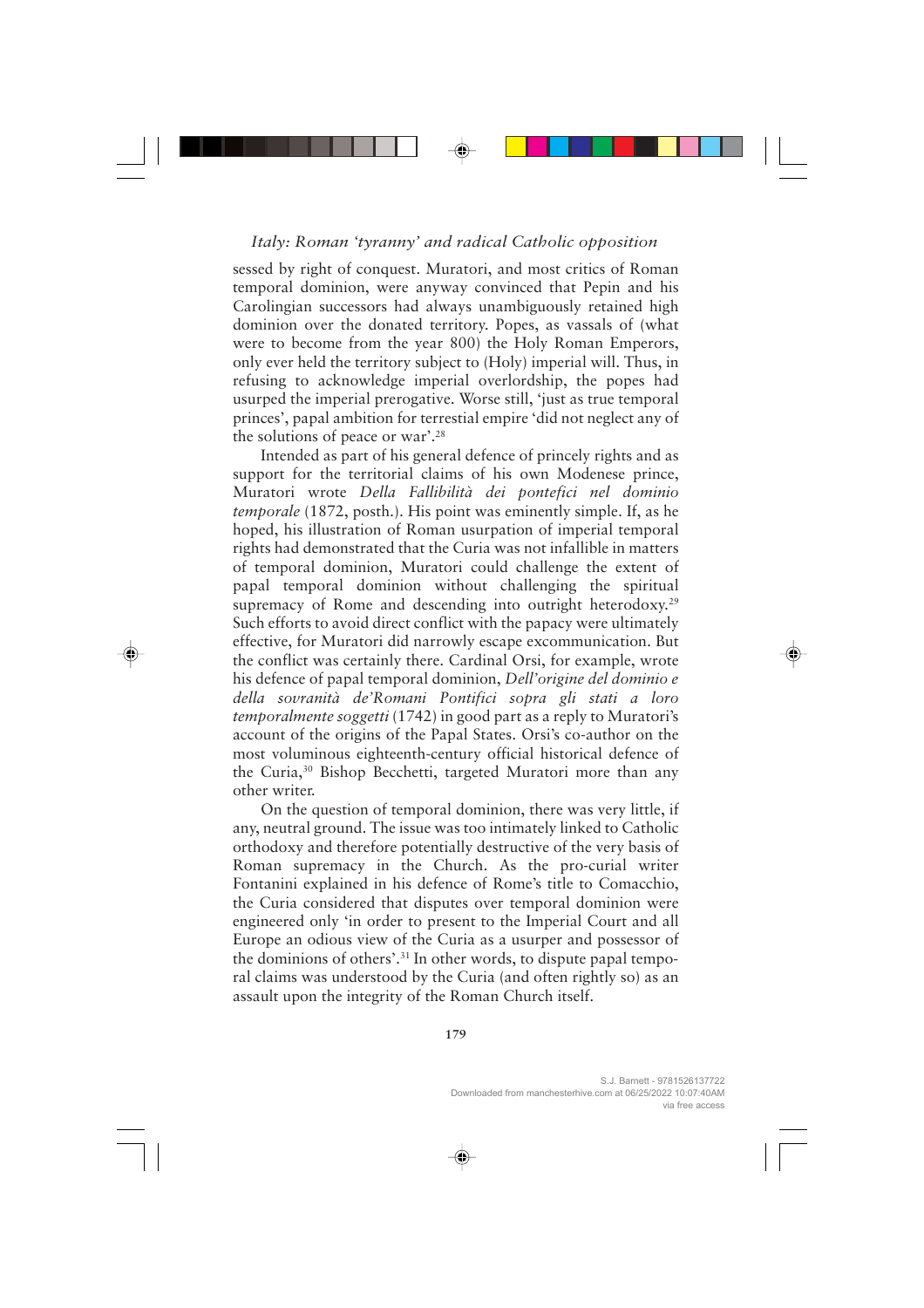Pro-curial accounts of the foundation and progress of temporal dominion were naturally radically different from those of its critics and tended, as jurisdictionalist accounts, to be in agreement amongst themselves on most points. In his *Dell'Origine del dominio e della sovranità temporale de'romani pontifici*, for example, Cardinal Orsi claimed that from Pope Gregory II (715–31) neither the Greek Emperors nor the Holy Roman Emperors had held overlordship over Rome, its territories and the Exarchate of Ravenna. The popes had not usurped territory from the eastern Emperor; rather the people had shaken off the yoke of the eastern Emperor and placed themselves by popular will under the rule of the vicar of Christ, the Bishop of Rome. For Orsi and other procurial writers, the Donation of Pepin had indeed been the gift of a freehold. Consequently, in struggling to assert its temporal dominion, Rome had certainly not trodden on the temporal rights of the Holy Roman Emperors.32 On the contrary, it was rather defending its providential right, for, as Becchetti put it, in the final instance, papal temporal power had come about as the result of Roman bishops being the successors of St Peter: territorial donations and favourable political circumstances in recognition of the divine grace emanating from Rome.<sup>33</sup>

This historiographical conflict between Rome and its critics was no ordinary scholarly debate, for both sides well knew that the stakes were too high for its resolution to rest upon purely academic grounds. The debate could thus unexpectedly turn very nasty indeed when Rome felt the need and possessed the political ability to exert curial discipline inside neighbouring states. Sometimes, with little or no warning, critics of the papacy could find their protection from Rome withdrawn. It was such a shift which, after the publication of his *Istoria civile* in 1723, forced Giannone to flee Naples. Later, in 1736, after being hounded from one northern Italian state to another, Giannone also found his protection withdrawn in Savoyard Piedmont, forming part of the political price for that state's settlement of conflict with the papacy, after which he was finally to die in prison. Similar circumstances also forced the exile of the radical Alberto Radicati, Count of Passerano (1698–1737). In 1725–26 he was supported in his views by Victor Amadeus II (1684–1730), sovereign of his native Piedmont. Subsequently, when Amadeus made a cynical concordat with Rome (1726–27), Radicati had little choice but to flee. So treacherous were these political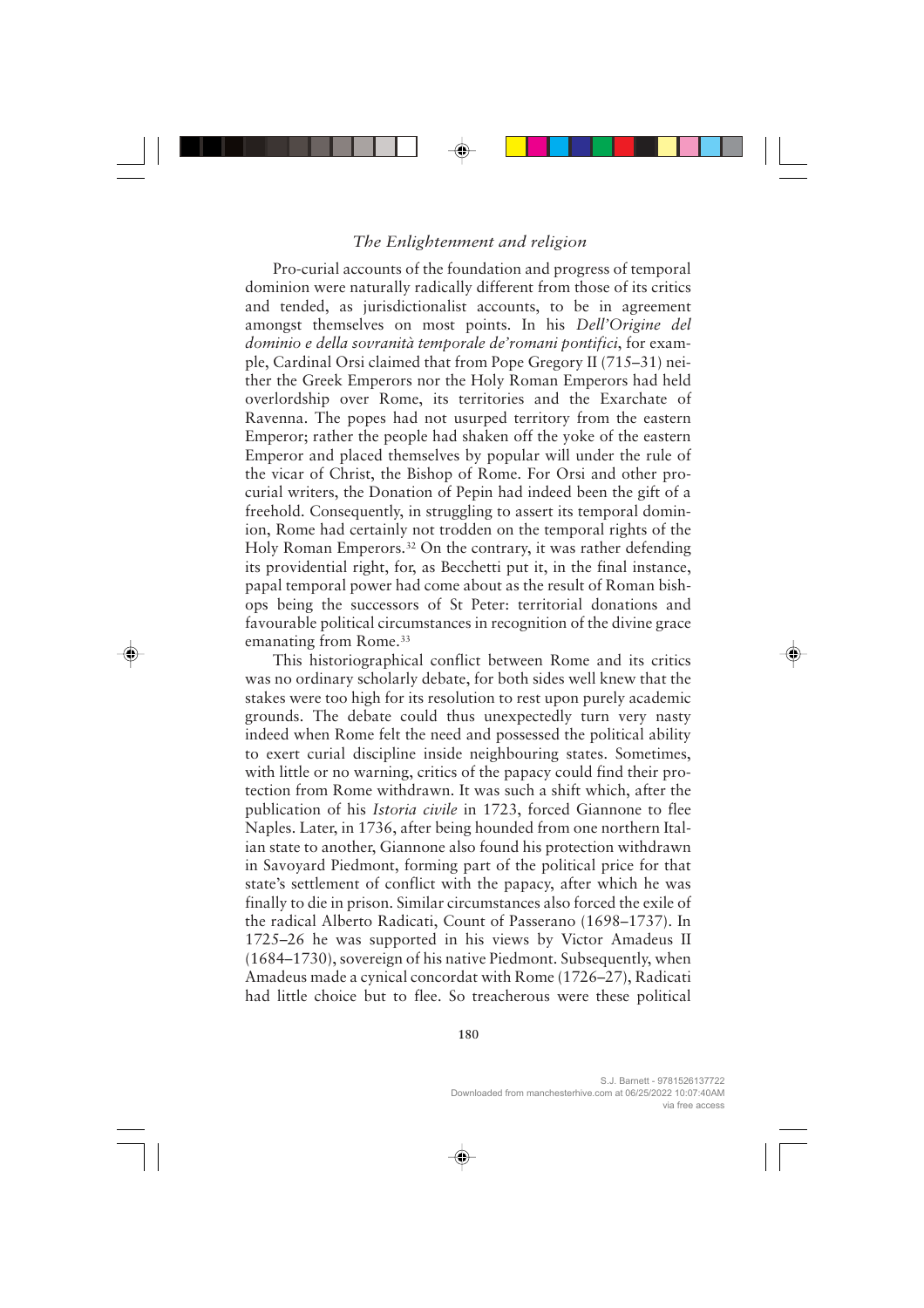sands, that a text not formerly considered particularly radical by the papacy might in new political circumstances be considered dangerous.

A typical case in point was the anti-curial historiography of the Suffragan Bishop of Trier, Justinus Febronius (Johann Von Hontheim). Contemporary historians recognized that the critique of the Church in Febronius's *De statu ecclesiae et legitima potestate romani pontificis* (1763) contained nothing new, but represented a more threatening aspect because it came at a time of strained relations between Clement XIII (1758–69) and the states of Europe. In 1764 the book was placed on the papal index of prohibited books. In 1766 Rome issued an edict decreeing a ten-year prison sentence for those who replied to an advertisement of the Venetian printer Giuseppe Bettinelli for subscriptions to a proposed Italian translation of Febronius's work.34

The critique of Rome by progressive intellectuals was not limited to questions of religious jurisdiction or the rights of the prince. The economy of the Papal States was in a dire condition, having suffered from the peninsula-wide recession of the seventeenth century35 and, as the century progressed, from a diminution of foreign income as a result of the attacks on the Church across Catholic Europe. The results of the 1764 famine were particularly tragic in the Papal States. Even in what might be regarded as a purely economic sphere, the economic efficacy of papal rule, the blatant luxury of prelates and the great and inefficiently managed landed possessions of the Church were latent. Why? Because the failure to reform the economy of the Papal States was viewed by some as at least partly symptomatic of their backward quasi-medieval theocratic government.36 But the principle of Roman theocracy was viewed as non-negotiable by the Curia, and politico-theological history was still seen as its greatest ally.

Eighteenth-century pro-curial historiography was, in content, mostly still reliant on the Counter-Reformation work of Baronius, the *Annales ecclesiastici* (1588–1607). The voluminous historical works of eighteenth-century writers such as Cardinal Orsi, Bishop Becchetti and others were essentially restatements of Baronian orthodoxy.37 Any notion that unilateral reform of sovereign Churches might, under any circumstances, be acknowledged as legitimate was sternly ruled out by such writers, and the unqualified Petrine right to temporal dominion and supremacy was affirmed.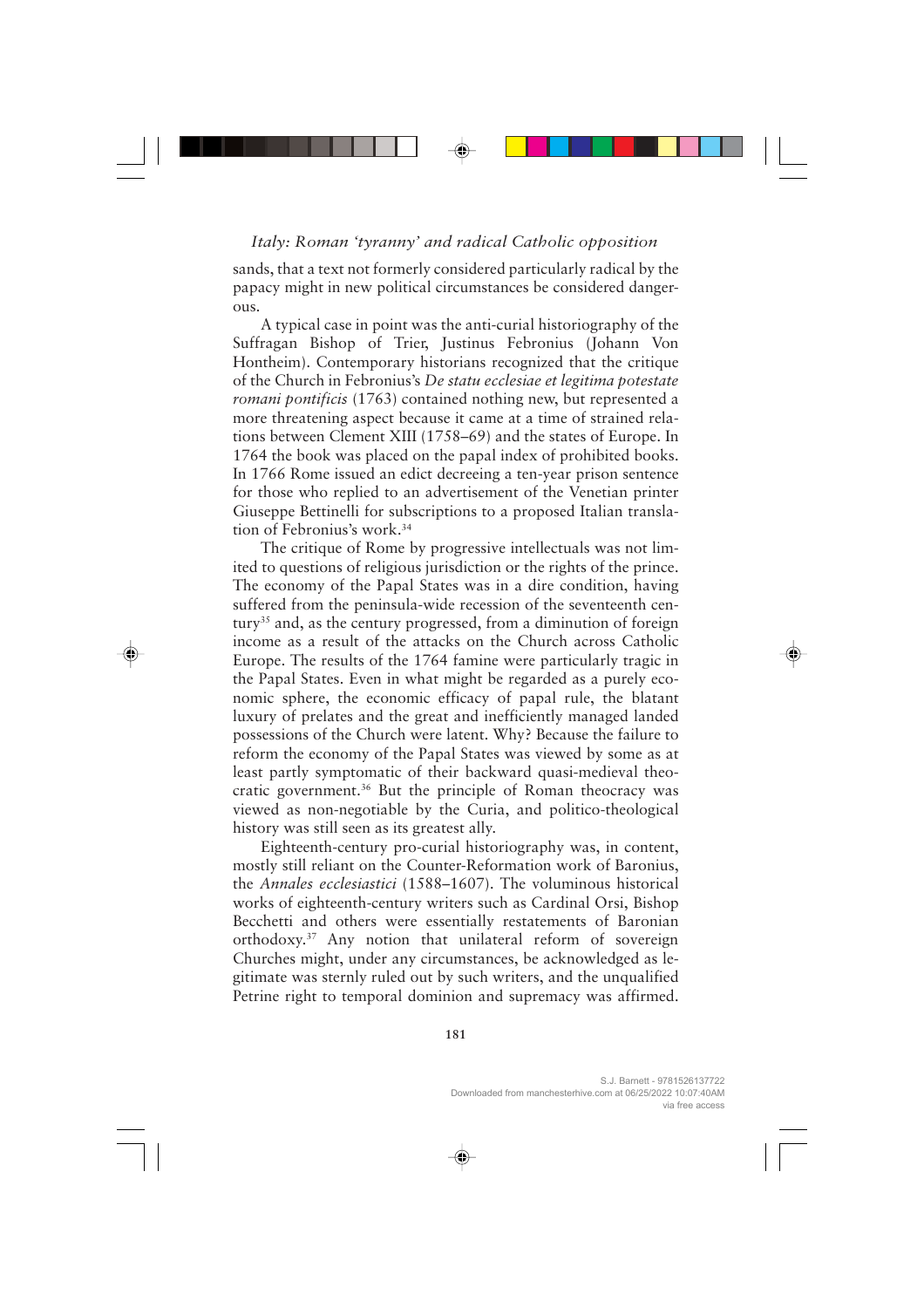As Becchetti stated in relation to the Conciliar Movement, the momentous fifteenth-century attempt to subject the Curia to the decisions of general councils of the Church, 'to allow all the faithful to have jurisdiction [in the Church] would be the same as granting democracy, which is to allow error. The faithful have never been known other than with the voice of sheep, of the flock.'38

These contending historical views – those of enlightened intellectuals and Catholic anti-curialists versus papal apologists – were fundamental to the ecclesio-political outlooks of their respective protagonists. The result was a historiographical deadlock implicitly expressing contending visions for the future of the Church (even if critics of Rome rarely publicly defined their vision much beyond calls for greater princely jurisdiction). It was a deadlock that remained substantially unaltered, even throughout the great challenge to the papacy during the second half of the eighteenth century, when Italian sovereigns began to undertake unilateral reform of the Church.

#### **The temporal imperative: Roman theology and politics fused**

Implicitly confronted with the prospect of diminished control over a vast and wealthy multinational institution, the Curia's determination not to cede any substantial jurisdictional ground, or historicotheological justifications for it, was perhaps to be expected. As Muratori and others opined, ceding historiographical ground on the issue of temporal dominion could not be contemplated without implicitly accepting fallibility on that issue. But, of course, contrary to the (ostensibly) limited polemical aim of Muratori's *Della Fallibilità dei pontefici nel dominio temporale,* as many certainly realized, accepting fallibility on matters of temporal dominion also implicitly raised the question of Rome's venerable justification for it on both the theological and historical level. This dilemma was of course epitomized in the anti-curial use of Christ's dictum *regnum meum non est de hoc mundo*. To most participants of the debate, therefore, it was obvious that the acceptance of curial fallibility in temporal matters would have served to open the gate of jurisdictional demands rather than close it.

Contemporaries, whether pro- or anti-curial, could hardly deny that papal claims to Italian territories would decisively collapse if the papacy was coerced into renouncing temporal dominion, al-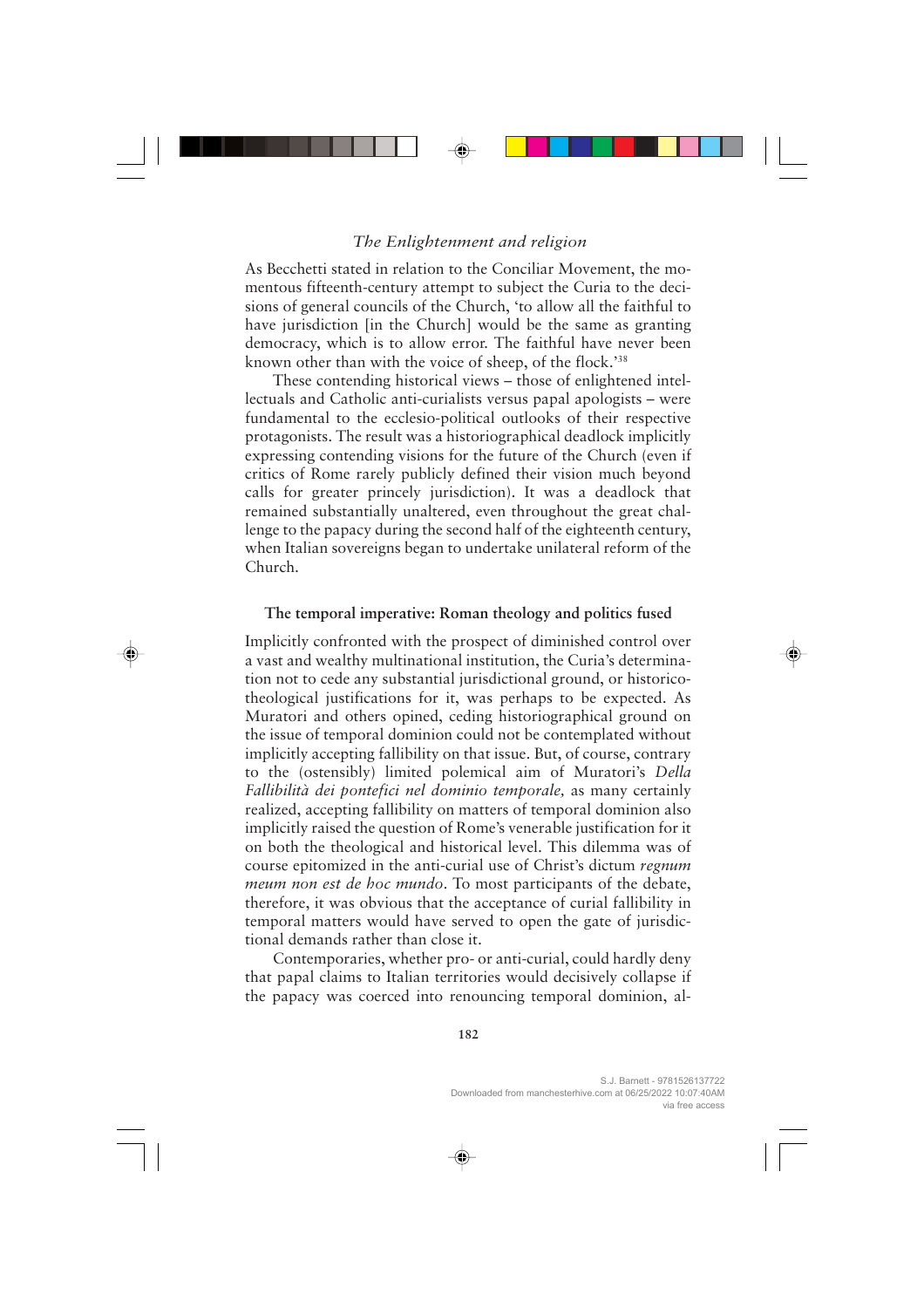though, as with Muratori's polemic on the fallibility of the Curia on matters of temporal dominion, the existence of tracts advancing curial territorial claims should not be confused with the practical reality of such claims or the intention of the Curia to employ further means to pursue them. We can, however, say with confidence that the polemic had profound implications, for, as we have seen, any admission of 'error' on the question of temporal dominion had potentially serious theological and political implications.

In more immediate political terms, if temporal dominion were renounced, the Roman Church and papacy would then, in practice (if not in theory), be to some degree or another subject to the government of the city of Rome and/or its sovereign. The result, of course, would have been that papal arguments for complete autonomy of the Church from secular authority would have suffered a set-back greater than any since the Middle Ages. Equally as important, the renunciation or loss of the Papal States would have been viewed by their critics as a signal victory in the struggle to return the Church to the purely spiritual realm as advocated in the New Testament. Simultaneously, the loss would also have constituted a large step in the endeavour to reclaim lost princely rights in the Church, leaving papal polemicists with a good deal less effective basis on which to counter claims for greater princely jurisdiction in their Churches.

Another corollary flowing from the loss of temporal dominion would have been a great diminution of the Curia's political clout in the peninsula, which was based partly upon spiritual legitimacy and, as with any other state, partly upon political alliance. Such a situation would undoubtedly – as the Curia certainly realized – have given more confidence to those pressing for autonomous reform of Churches of sovereign states. Reform of sovereign Churches could come in many guises, with spiritual and political but also economic consequences. With a politically much weaker Curia, unilateral reform might be more likely to entail a much increased intervention in the finances and administration of the considerable landed interests of the Church in most Italian states.

Interestingly, on the question of the limitations on curial polemicists, they were also hampered by elements of their own politico-religious doctrine. During the Counter-Reformation, Rome had actively sought to bolster the venerable theory of the divine right of kings. Not surprisingly, then, divine right theory was as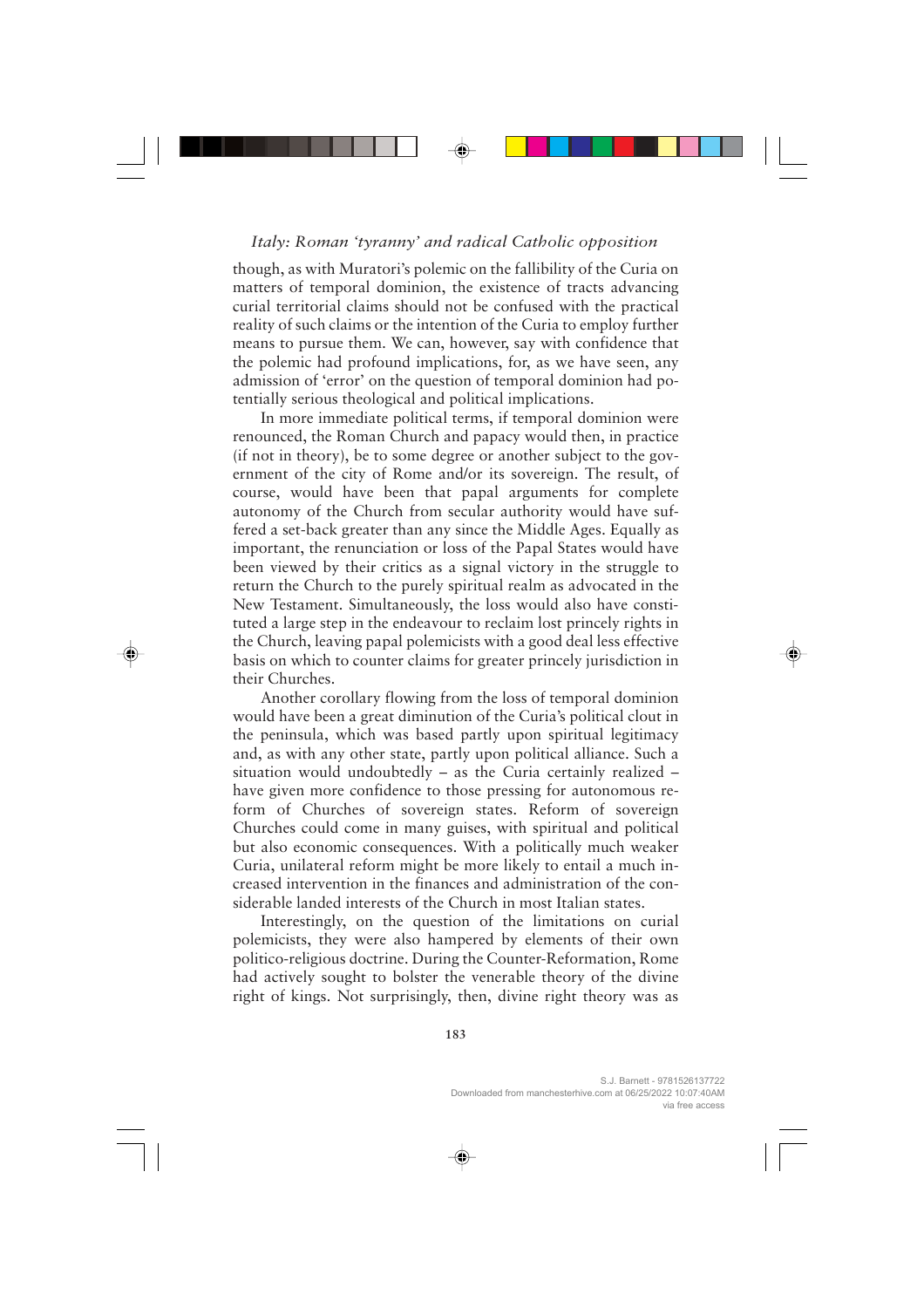healthy as ever in Italy, still widely supported by princes, intellectuals and peoples, and was naturally put to good use in the regalist camp in which many supported strong, often absolutist monarchical rule. Indeed, the form of state power in the Muratorian scheme is royal absolutism, as evidenced in his *Della pubblica felicità oggetto de'buoni principi* (1749). Thus, by divine right, the strong but 'good prince' should not have his prerogatives usurped by the Church, but rather should work hand in hand with the Church to promote a just Christian commonwealth.<sup>39</sup> It is hardly surprising, then, that Muratori, Giannone and most other regalist polemicists sought to demonstrate how, historically, good princes had worked hand in hand with Rome and its prelates in the just government of the Church. As Giannone put it, the problem was that in the medieval period the popes ceased to be vicars of Christ, and instead became princes 'who, like all princes, are attached to the interests of their realms, putting themselves at the head of their armies'.40

Being hedged in partly by its own divine right theory, able to exert less political influence in Europe than ever, and feeling unable to modify its politico-theological doctrine without the risk of emboldening its many critics, the Curia's many able propagandists, therefore, such as Cardinal Orsi, Filippo Becchetti, Francesco Zaccaria and Giovanni Marchetti, had very limited room for innovative polemical manoeuvre. There is also evidence to show that, at times, conscious of its decreasing influence and the dangers of conceding polemical ground, the papacy preferred not to take official measures against some anti-curial historical works, lest the measures inflamed an already very difficult situation. One consequence of such passivity was that the Gallican and fiercely anti-curial historiography of Claude Fleury was able to circulate through much of Italy relatively freely.41 Of course pro-curial replies to Fleury appeared,42 but sometimes Rome's attempts to combat heterodox writings could also backfire. In order to train clerics to fight new heretical ideas, it was sometimes considered necessary to provide frank and detailed lectures upon the pantheistic and/or rationalist ideas of thinkers such as Baruch Spinoza, Herbert of Cherbury and Thomas Hobbes. Some of these lectures were published – such as those of the learned Abbot Domenico Bencini (who performed a leading role in the college De Propaganda Fide at Rome) in 1720 – and in Turin the growing interest in Spinozan thought in Piedmont was attributed to similar teachings.<sup>43</sup>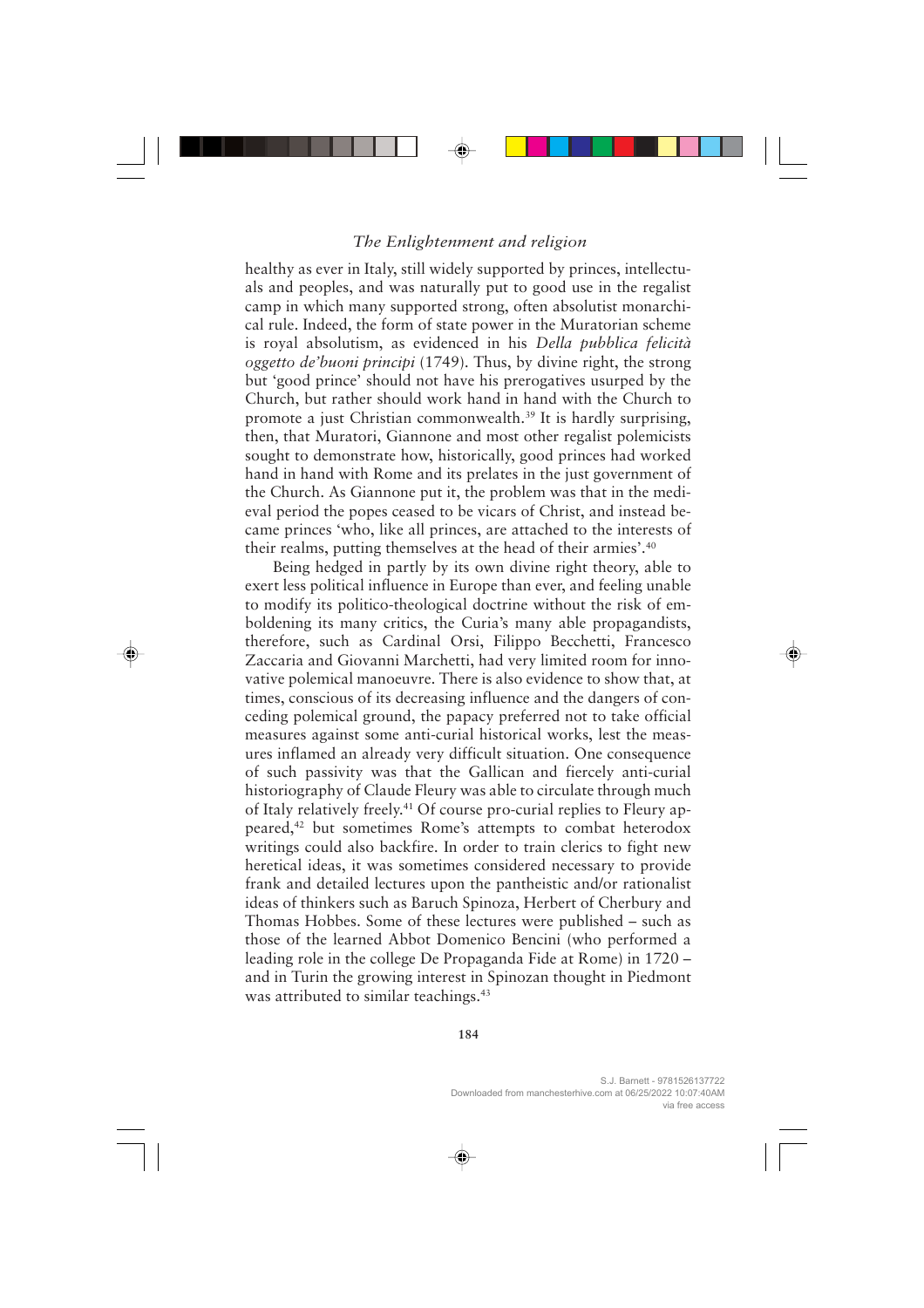The burgeoning call for the reform of the Church naturally extended to the condemnation of the past and present activities of the Roman Inquisition against heterodoxy. For Giannone, the founding of the medieval Inquisition and its continued existence was proof that the heresy charge had been, and still was, used by the Church to persecute political opponents and perpetuate a corrupt self-serving doctrine. For this and other national-minded intellectuals in the peninsula, it was also a glaring example of a foreign body interfering in the internal affairs of a sovereign state. In sum, declared Giannone, the Inquisition had been founded 'in order to better establish the monarchy of the popes'.44 Later in the century, Bishop Scipione de'Ricci<sup>45</sup> explained, in his circular to clergy on the forthcoming Jansenist Synod of Pistoia in 1786, that the papacy had for centuries defended superstition and ignorance by denouncing as heretical any attempt to reform the Church by returning to the precepts of the primitive Church (unsurprisingly, the council also condemned the Curia for the usurpation of princely temporal rights).46

But despite influential calls for a reform of the European system of justice, including that of Cesare Beccaria (1738–94), who was moved to write the classic Enlightenment text *Dei Delitti e delle pene* (1764) by the inhumanity and arbitrary nature of criminal procedure in Italy and Europe as a whole, the curial defence of the Inquisition remained steadfast. It was an intransigence exemplified in the work of Tommaso Pani. Pani had the misfortune to publish his apology in the very year of the French Revolution, which has left to posterity the worst possible assessment of curial backwardness. In his *Della Punizione degli eretici e del Tribunale della Santa Inquizione* (1789) Pani included chapters on the defence of the death penalty for heresy, on the notion that even the suspicion of heresy could be punished, and on the obligation of secular powers to protect ecclesiastical judges. He warned that without the Inquisition the Catholic faith would be at risk, in turn risking the collapse of the social and political order. Pani was no pro-curial maverick. His views were – if rather bluntly expressed – typical of many eighteenth-century pro-curial thinkers, including Bishop Becchetti.<sup>47</sup>

To have abolished the Roman Inquisition would have been for the Curia to weaken its hand in relation to the intellectual policing of its own state, and to a degree the policing of Roman orthodoxy and its jurisdiction over the Churches of its sovereign neighbours.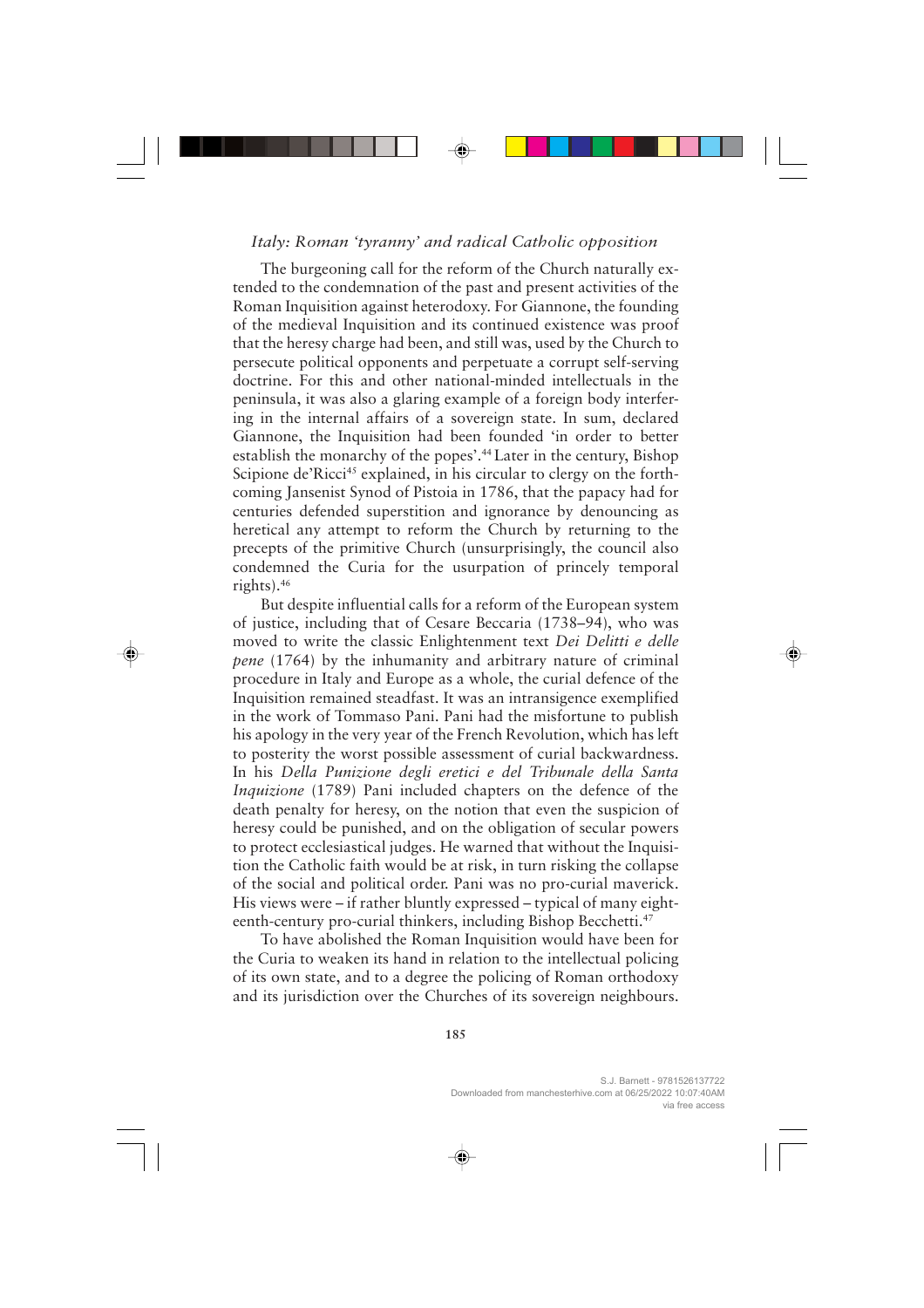The current Tridentine doctrine (derived from the Council of Trent, 1545–63), it can be said, thus remained locked in a stultifying embrace with the imperatives of papal secular dominion and curial jurisdiction. Doctrine and reality do not, of course, always coincide. Beyond rhetoric, Rome could muster little effective opposition to the gradual running down and abolition of the Inquisition Tribunals in several Italian states during the 1760s–1780s. There is no doubt that the decline and eventual end of the Tribunals of Inquisition were indicative of the increasing impotency of Rome in the face of unilateral Church reform. The inability of Rome to concede even quite moderate reform, however, and so provide a much-needed bolster for its practical leadership of the Church without selfjeopardy is vital in understanding the practical weakness of Rome and the growing confidence of anti-curialists in the second half of the eighteenth century.

In the first half of the century, in common with other parts of Europe, there had been a wide call from both pro-curial and anticurial thinkers for a renewal of faith. That desire for spiritual rebirth is usually described as Jansenist in character. Italian Jansenism was not, however, a unified phenomenon, and its character often varied from one state to another. Jansenism, derived from the thought of Cornelius Jansen (1585–1638), Bishop of Ypres, had originated as an ascetic and theologically pessimistic search for the renewal of Christian piety. But spiritual renewal inevitably meant reconsidering some aspects of doctrine, which of course ran into the rigidity of Counter-Reformation theology. Jansenists thus came to be opponents of the papacy and were duly condemned by Pope Innocent X in 1653.

Although it is true that some pro-curial reforming ecclesiastics did exhibit the theological pessimism characteristic of Jansenism, it was only one facet of a more general reform stance. In the Italian peninsula, especially after the mid-century, Jansenist thought often noticeably lacked or failed to emphasize the doctrinal elements of Jansenism, instead demonstrating a more practical, general reforming zeal. It is thus difficult to define the precise nature of Italian Jansenism, and it is more fruitful to understand anti-curial Italian Jansenism – perhaps exemplified in the thought of Lodovico Muratori and Bishop de'Ricci – as a hybrid of Jansenist, regalist and jurisdictionalist ideas, in which the following common elements can be identified: the desire for a return to Christian origins and the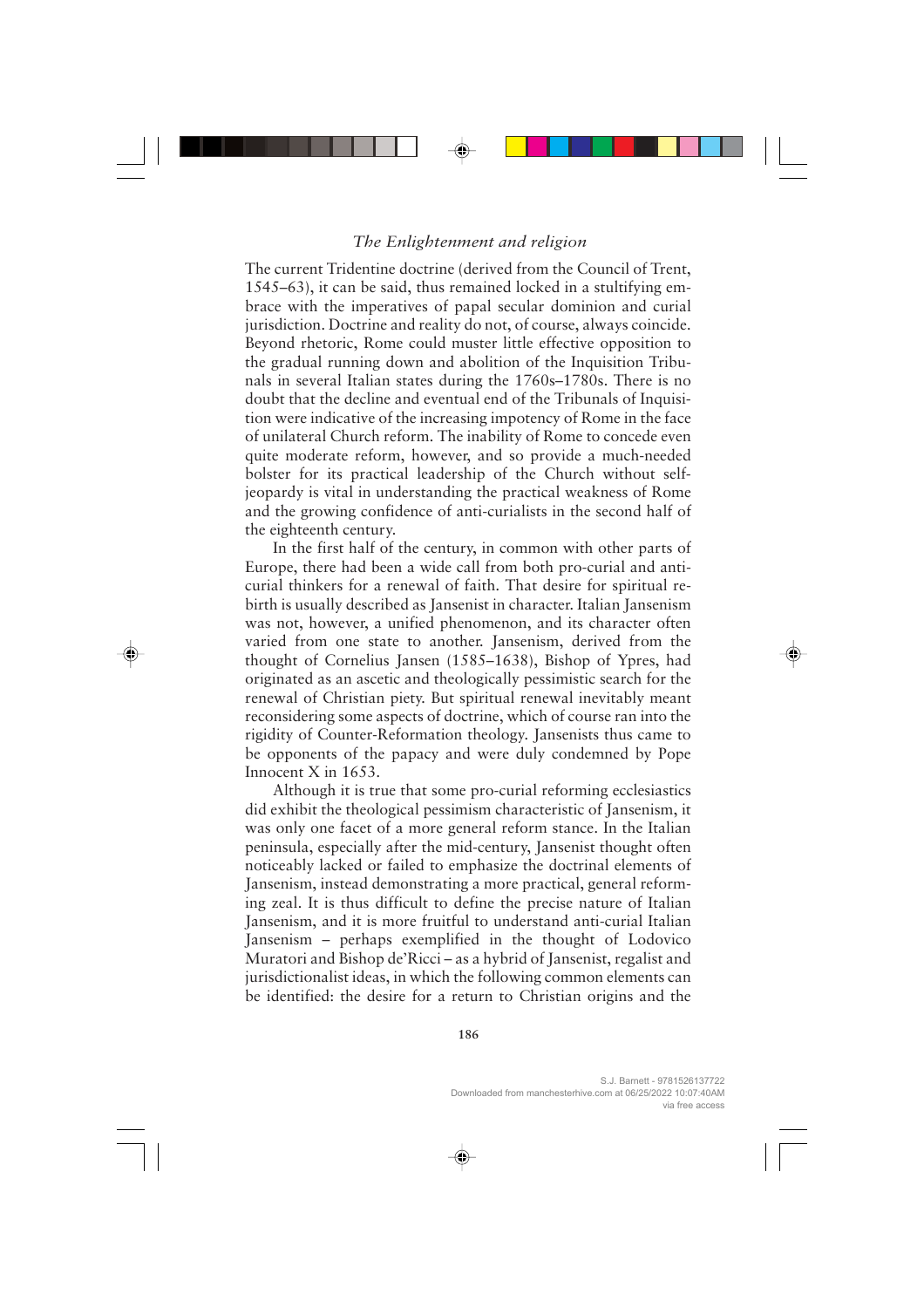limitation of superstition in the Church, a pastoral adaptation to new times, moral rigour, an acquiescence to the will of sovereigns, and the independence of sovereign Churches from Rome.48 Important elements of this matrix, however, were also present in the thought of anti-curialists who can hardly be considered as Jansenist, as in that of Pietro Giannone for example, who held a positive view of human nature. To cloud matters more, even ardent pro-curial and essentially conservative thinkers such as the Dominican Cardinal Orsi were also accused of Jansenism.49 Such accusations serve to compound the practical difficulty of defining Italian Jansenism in relation to Church reform, and raise the relatively little noted question of the political use of the Jansenist label within the various shades of conflict between reform-minded and conservative pro-curial thinkers, and hence the need for caution when applying that label.

One element of thought shared by pro-curial and anti-curial (so-called) Jansenist thinkers was hostility to the Jesuits. For orthodox but liberal and reform-minded Catholics who wanted to break the restraints of Counter-Reformation dogma, the Jesuits were, as Woolf has put it, the 'paladins of papal authority'.<sup>50</sup> Indeed, they were considered by many as propagators of a casuistic defence of Roman doctrine. Prior to the late seventeenth century, the Jesuits had shown considerable capacity to absorb new ideas; but the widespread threat to Roman orthodoxy in the eighteenth century had the effect of narrowing their view of permissible debate. Even many loyal and relatively conservative curial would-be reformers thus had reason to consider the Jesuits a danger to spiritual renewal and even strictly limited Church reform.

In seventeenth-century Italy there were numerous theologians and high ecclesiastics influenced by the reforming tenor of Jansenism. In the first half of the eighteenth century, even in the Curia itself there were those, such as Cardinal Polignac, prepared to encourage Jansenist-inspired reforming tendencies. Polignac was representative of orthodox Catholics who recognized the need for reform of the Church in order to neutralize the most threatening aspects of Enlightenment culture. Reforming prelates such as Archbishop Celestino Galiani (1681–1753) and other thinkers attempted to harness new scientific and philosophical ideas to the service of Catholicism. The confines of that project are, however, evident in the fact that in 1733 Galiani was denounced and felt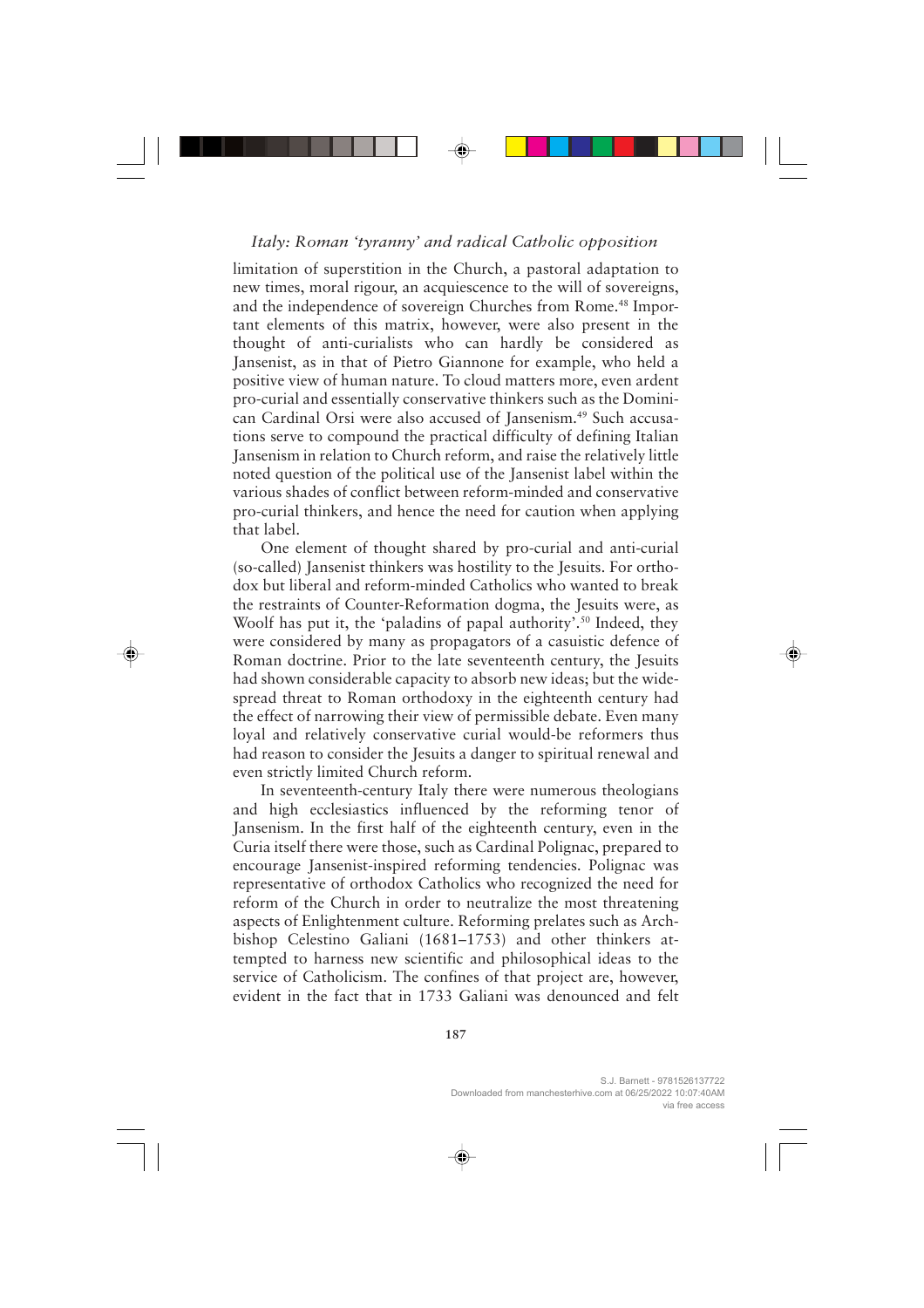unable to present his views in print.<sup>51</sup>

Nevertheless, under Pope Benedict XIV (1740–58) two leading ecclesiastics at Rome, Giovanni Bottari and Pietro Foggini, formed a reforming group which included anti-curialists, Jansenists and other reform-minded Catholics who believed in the possibility of internal reform and were united in their hostility to the Jesuits. The group, the Archetto school, which influenced clerics elsewhere in Italy, and was protected in the Curia by some cardinals, attacked the Jesuits by claiming they ascribed a positive role to human free will. But theological polemic increasingly formed only one component of the Jansenist reforming drive, although it could seem more central when Jansenists were under attack – as they were by Jesuits after 1750 – and needed to defend themselves against specific charges of heterodoxy.

Even popes less hostile to reform, such as Benedict, who demonstrated conciliation towards critics of the Church, found themselves caught in a vice of inertia: held between interlocking spiritual and temporal imperatives in an often hostile environment with increasingly little international political leverage at their disposal. It is true that Benedict arrived at some concordats with princes who made some concessions. Nevertheless, he fought to preserve papal temporal dominion and the main elements of Roman spiritual jurisdiction, and to protect the considerable property interests of the Church across Europe. He also remained hostile to anti-Jesuit polemic and renewed the condemnation of Free Masonry.

The relatively conciliatory attitude of Benedict was replaced by that of the more hard-line Clement XIII (1758–69), who was pro-Jesuit. Thus, after the mid-century, the broad movement for Church reform ran into the sands of renewed curial intransigence and repression. The papacy feared that even mild calls for reform might turn into potentially dangerous flashpoints. The prospect of reforming the Church from within thus became very remote. Clement, it seems, recognized more than Benedict that granting reforms entailed great risks. Yet to remain unyielding to the insistent demands for change was to court potentially unilateral action by princes and their supporters and risk a public display of papal weakness – which was subsequently to happen.

Clement's intransigence and the growing European isolation of the Curia prompted a significant change in the strategy of those striving for change. Reform-minded clergy increasingly turned to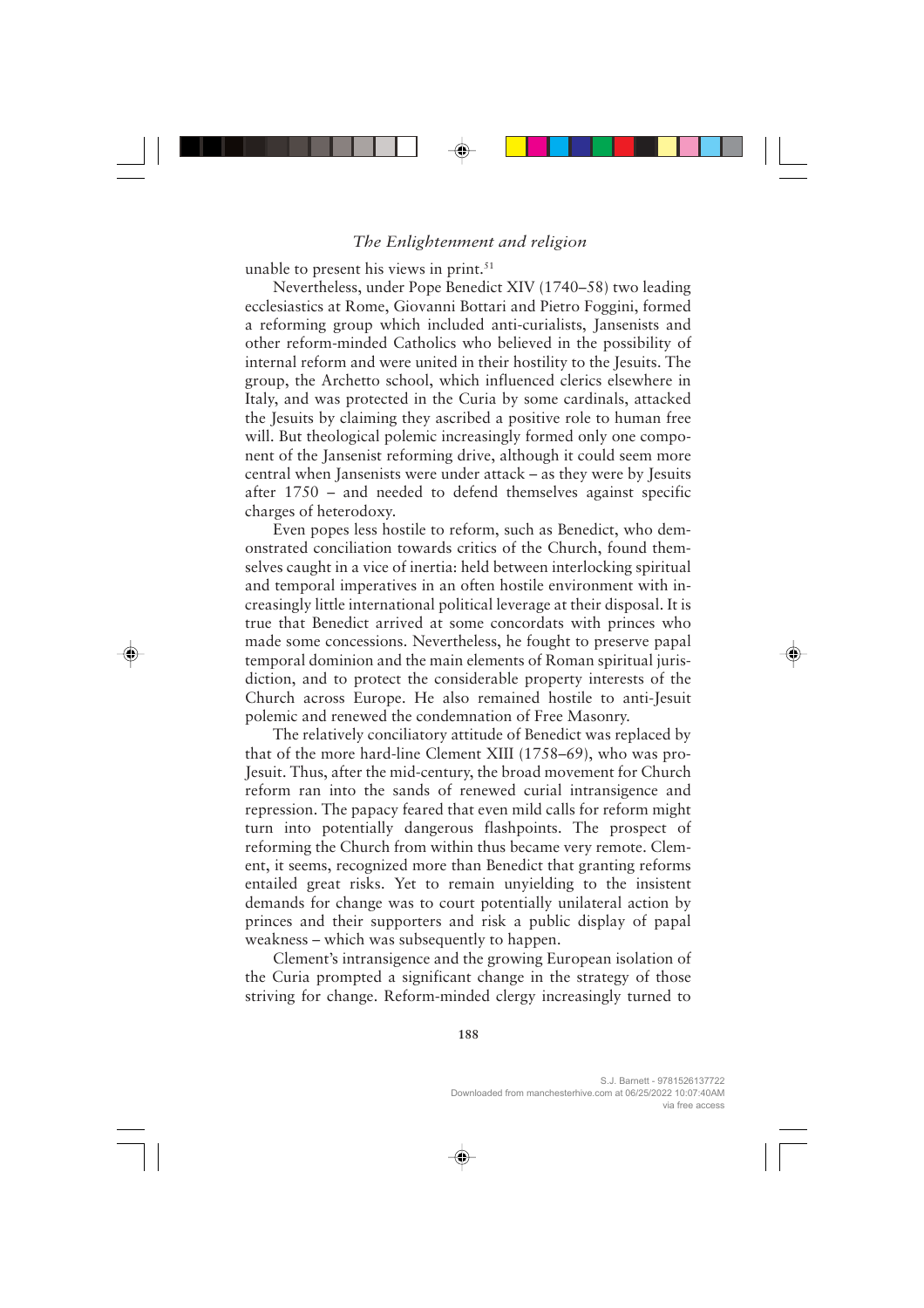Italian princes as instruments to advance both Church reform and the jurisdictionalist struggle for control over their own Churches. In a number of states, often with the support of anti-curial clergy, acts to limit the power and influence of the Church were passed. Although there is no doubt that sovereign rulers took the reform initiative in the 1760s and 1770s, it would not, however, be correct to say that the shift of reform initiative towards princes began only with Clement XIII. To tie the development of the peninsula's Church–state dynamic so closely to developments internal to the Curia would be to underestimate the growing desire of sovereigns, clergy, administrators and intellectuals for change (the relationship between manifestations of enlightened thinking and the political reality of the peninsula is discussed at the end of this chapter). Before 1758, sovereigns had already taken some action to curb the power of Rome in their Churches, as in Lombardy (1757) and Tuscany (1751–54).

Such unilateral measures aroused in Clement the fear that worse was likely to come and action was needed to avert it. In reality there was little Clement could do, although he could of course attempt to put his own house in order and clamp down hard on those prelates viewed as overly sympathetic to reform. In 1761 he coerced the pro-Jansenist Cardinal Passionei to sign a condemnation of Jansenism. In this environment any remaining overt support for Jansenist ideas amongst pro-curialists naturally began to evaporate. Rome could also cooperate with princes who at times felt the need to limit the extent of radical thought in their own states, such as when, at the request of the Sardinian government, the radical Piedmontese Dalmazzo Francesca Vasca was arrested in Rome in 1768. But the coming storm could not be halted, not even by the election of the energetic Pius VI (1775–99), who vigorously defended the Church from attack and clamped down further on pro-reform clergy in Rome.

#### **Radical Jansenism 1770s–1790s**

The height of Jansenist reforming influence was reached in Tuscany under Grand Duke Leopold in the 1780s.<sup>52</sup> Independently of Rome, in alliance with Jansenist clergymen such as Scipione de'Ricci,<sup>53</sup> Leopold wanted to impose reform on the Tuscan Church via provincial and national synods, a movement epitomized by the reform-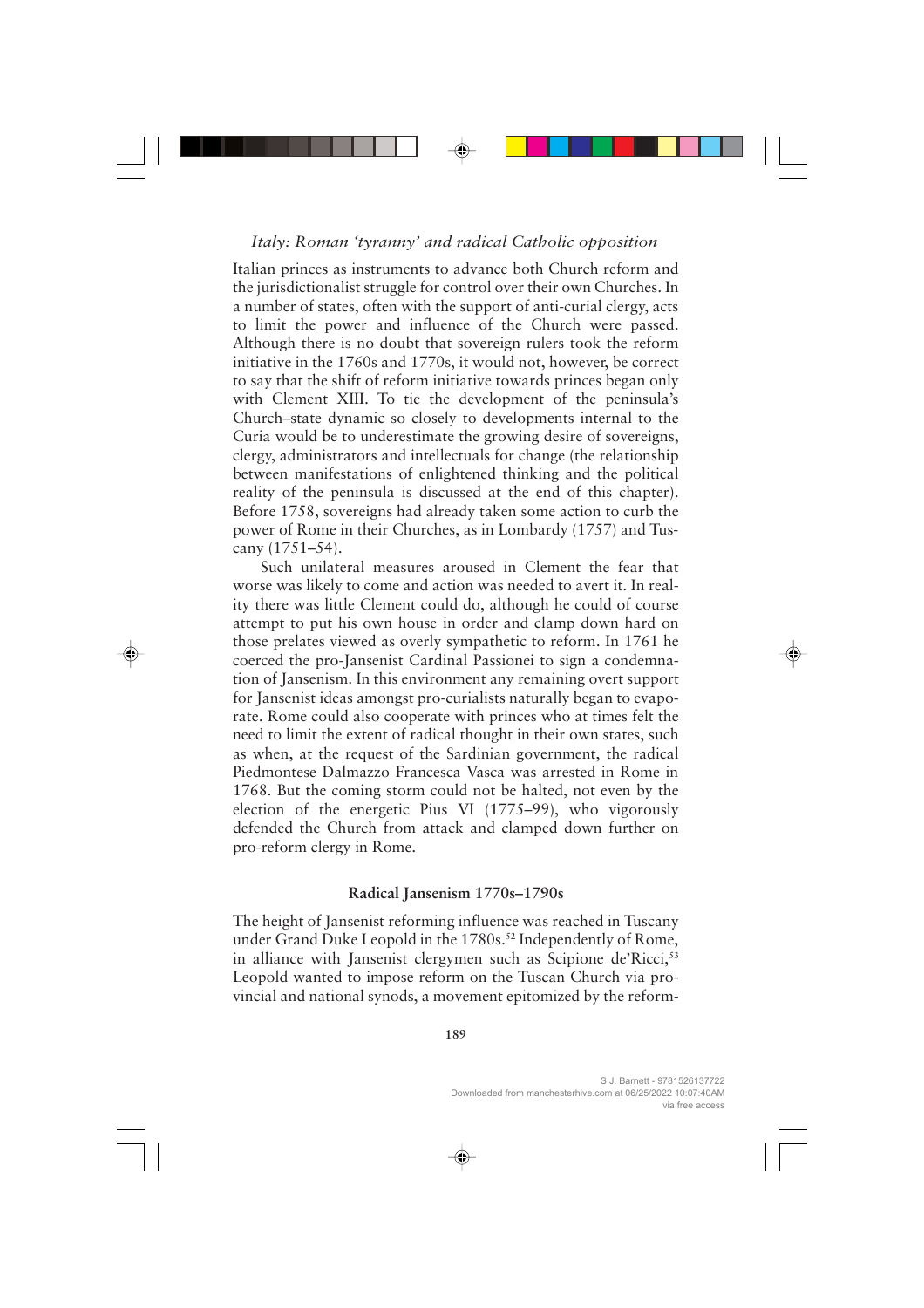ing Synod of Pistoia (1786). But, although Leopold ensured the passage of several acts reforming various aspects of the Tuscan Church, more moderate bishops prevented the full implementation of his planned reforms.

Pius's rigorous defence of orthodoxy and renewed defiance of calls for reform did, however, reap a rich harvest of some considerable importance in the history of intellectual thought. His untimely intransigence pushed reform-minded clerics and others into more extreme denunciations of the history and contemporary reality of papal supremacy and temporal rule. In the late 1770s and 1780s, clerics and ex-clerics produced the most astounding condemnations of papal history – equally as hot as those of the most ardent English Dissenters – which were almost always in harmony with the regalism of princes as an alternative to Rome. Their writings, an important facet of the experience of the European Enlightenment and a reminder that even in the late eighteenth century Catholicism could still adopt radical politico-theological forms, have been, however, little discussed and hardly noted at all outside Italian studies.

Anti-curial Catholics thus not only turned to Italian princes as agents of reform independent of Rome, they also realized it was necessary to openly declaim, with princely support, against the legitimacy of Roman jurisdiction and temporal dominion. To do so they returned resolutely to the anti-curial historiographical traditions of Giannone and Muratori. In this period papal temporal dominion was considered by even the most timid anti-curialists as anathema. Thus even the pious and conciliatory Jansenist professor of philosophy at Genoa, Pier Delle Piane,<sup>54</sup> could note that 'indeed, the popes did not become monarchs and temporal princes via the institutes of Jesus Christ, who said *Regnum meum non est de hoc mundo*'. Corrupted by wealth, the medieval Church had been a strange and monstrous mix of the temporal and the spiritual, in which even the cardinals of the Pope were the equals of kings.<sup>55</sup>

The necessity of a return to a radical critique of Rome was by no one more succinctly advocated than by the Archbishop of Taranto, Giuseppe Capecelatro, who reminded his readers in his *Discorso istorico-politico dell'origine del progresso e della decadenza del potere de'chierici su le signorie temporali* (1788) that whoever wished to deny the legitimacy of the present ecclesiastical system would have to form a new history of past times.<sup>56</sup> Thus he observed that medieval kings, from the example of the ancient kings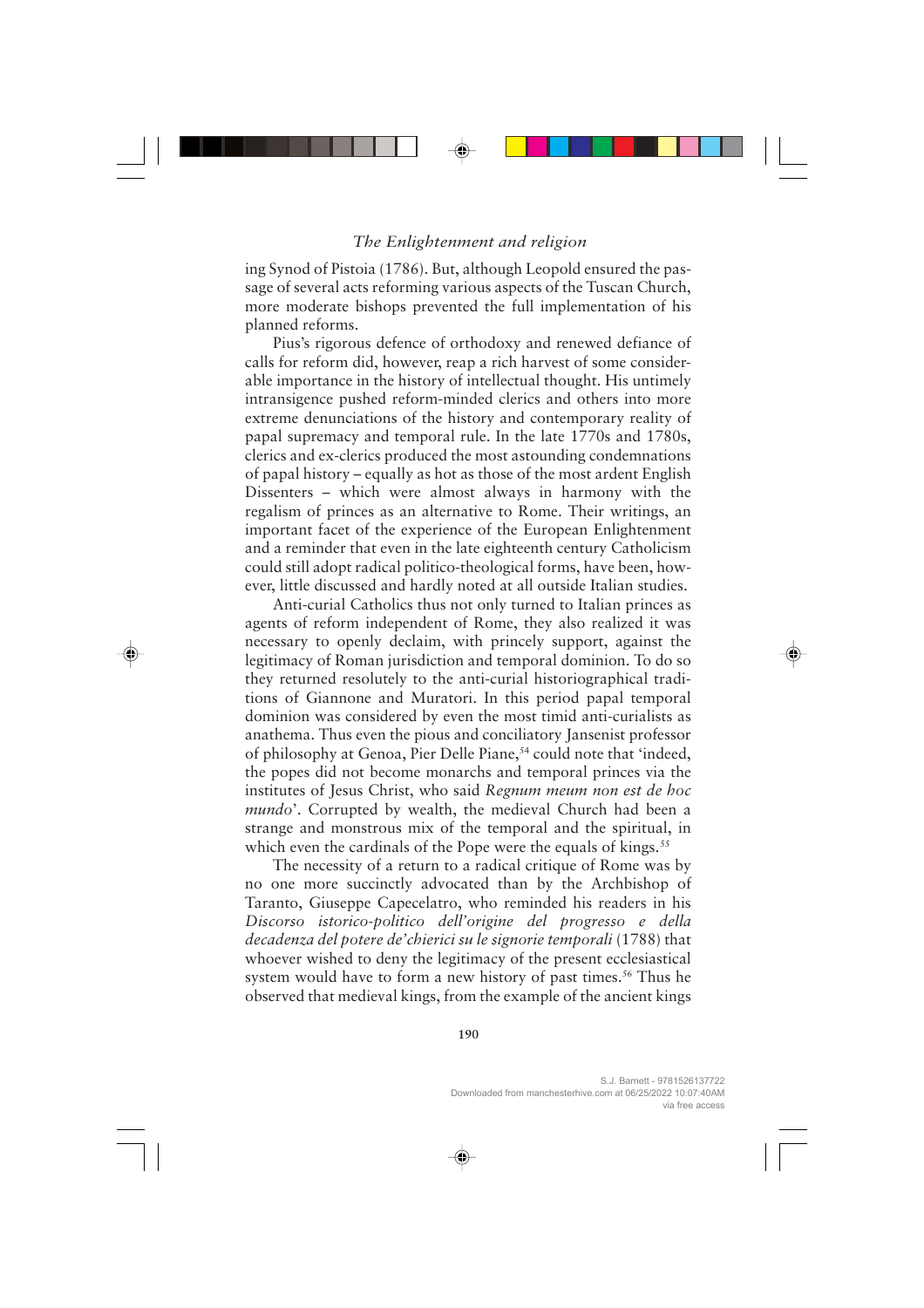of Israel, had wished to be crowned by the Pope, as vicar of God and head of the Church, but 'the popes took advantage of this strange fantasy ... in order to believe themselves not only ministers of that pure ceremony, but despots of kingdoms and even of the empire ... This is the true primordial origin of all the famous dominions of Europe which were reputed feoffs of the Roman Church.'57 Such arguments against temporal dominion were, however, but one part of a much wider accusation of priestcraft, which bore a remarkable similarity to radical Protestant critiques of Catholicism. There is, however, no evidence to suggest that the anti-Rome critique of such thinkers was not home-grown, for it still relied in good part on Muratori and Giannone.

In his trenchantly titled *Della Monarchia universale de'papi,* the radical Neapolitan clergyman Scotti reminded his readers that the governors of the people receive their power from God. The disciples of Christ and their successors, therefore, subordinated themselves to the emperors in all temporal aspects, and even though the emperors were idolaters, the Christians prayed for their prosperity and paid tribute to them.58 He also described the deeply corrupting effects of the medieval enrichment of Rome, resulting in ambition, usurpation of supremacy and of the divine rights of princes. In order to defend its illegitimate gains, the Curia had become a workshop of falsity and imposture. For gain, Scotti opined, the popes had cultivated a corrupt external religion for the ignorant masses, one reliant upon hypocritical formalism, while it concealed the true Christian doctrine. The considerable forging skills of medieval monks and clerics were thus learnt 'from the new maxims of the Pharisaical Gospel of Rome become carnal', the new Sanhedrin of Christendom. Canon law was born of the avarice and ambition of the 'Universal Judaic Monarchy', created in order to obscure divine scripture and 'to sanction the claim of the papal universal monarchy'. Canon law was, in a word, the 'Talmud*'* of the popes.<sup>59</sup>

The venom of their analyses should, nevertheless, not be allowed to obscure the fact that Scotti, Capecelatro and others rarely, if ever, wished to abandon Rome as the spiritual, nonexecutive centre of the Catholic faith. In any case, princes and their supporters were of course aware of the potential dangers of more radical, egalitarian religious reform such as presbyterianism. Sovereigns were naturally concerned to avoid damage to the role of the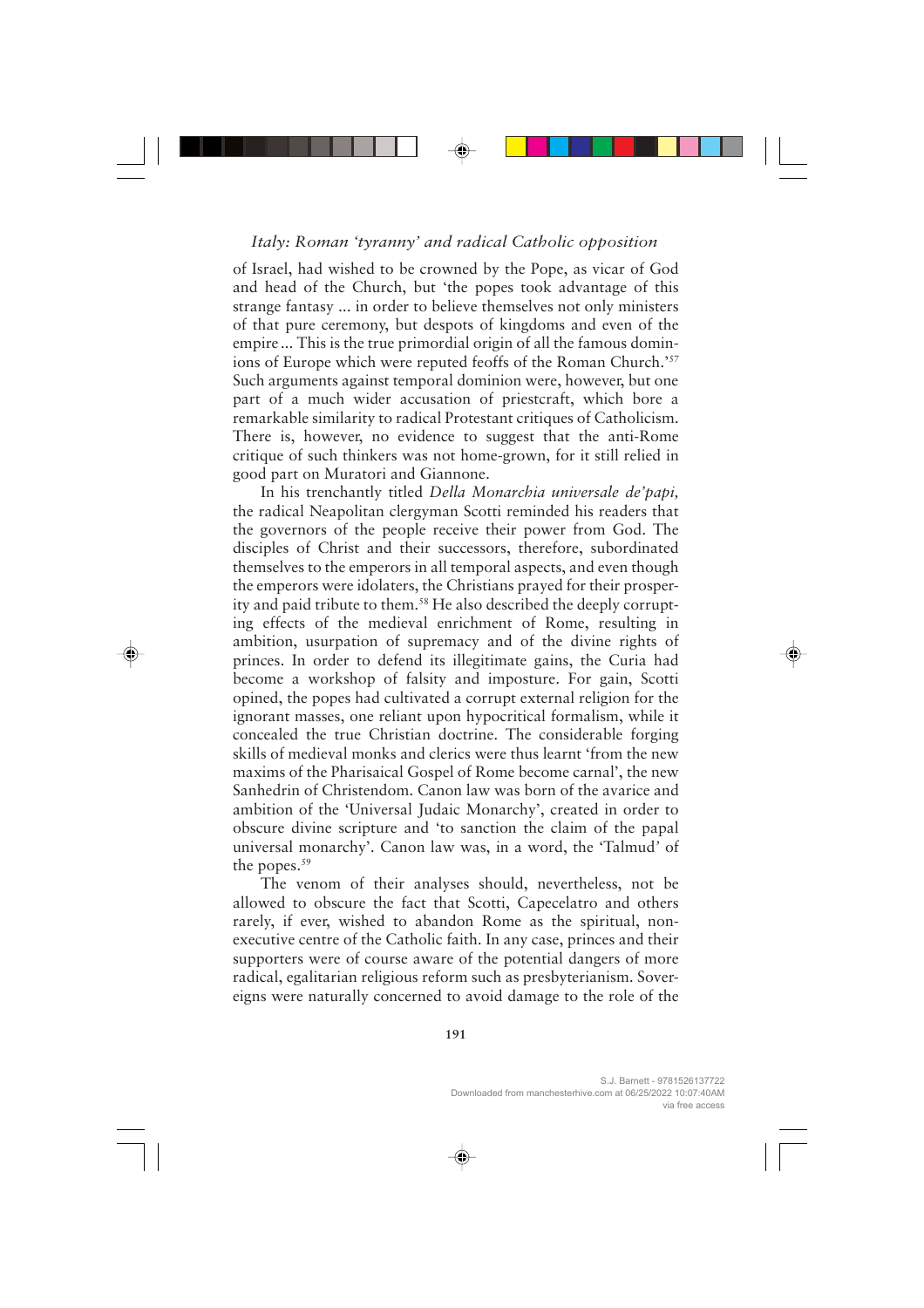Church in the maintenance of an elite-dominated social stability. They were also alert to the possibility of potentially perilous shifts in the complex series of alliances on which rulers of small Italian states often relied for their continued existence. Not surprisingly, sovereigns rarely if ever allowed the spiritual, Petrine legitimacy of Rome to be questioned overtly in the public arena. Thus, the problem for more radical thinkers of the Italian Enlightenment (those who wished to attack Christianity itself) and at times Catholic reformers was that in practice they formed part of a broad alliance of princes, aristocrats, prelates, administrators and intellectuals, the religious and political parameters of which were most often set by sovereigns.

No matter how fiercely anti-curial Catholics attacked the temporal rule of the popes as antichristian, the practical dismantling of the Papal States was not, in political terms, a realistic proposition. Any 'liberation' of Romans from theocratic rule by politically coercive means would have had unpredictable and potentially dangerous consequences in the delicate political conditions of the peninsula.

After the fall of Napoleon and the tumultuous vicissitudes of the establishment, collapse, and re-establishment of French republi $c$ anism $60$  in the peninsula, the re-establishment of sovereign kingdoms and the theocracy of the Papal States was accompanied by a widely held recognition that radical religious reforming movements were no longer to be encouraged. Quite sensibly, sovereigns did not wish to sponsor attacks on the legitimacy of Roman sovereignty, for in the fragile political conditions of Italy after 1815 – with revolutions occurring in the 1820s and 1830s – the Pope was more prudently seen as a conservative ally. Sovereigns knew very well that, in the hands of those sympathetic to republicanism, the reforming attack against Roman temporal rule might not be accompanied by the traditional regalism. If proof were wanted for the validity of this fear, they had only to read the *Storia del papato* of one Paolo Rivarola.

While under French protection after the entrance of the Republican Army into Lombardy in 1796, Rivarola – probably an expriest – translated the *Mystère d'iniquité, c'est-à-dire l'histoire de la papauté* (1611) of the French Huguenot leader Philippe Du Plessis-Mornay.61 The *Mystère d'iniquité*, a monument to the nature of the Huguenot priestcraft theory, was promoted as official anti-Church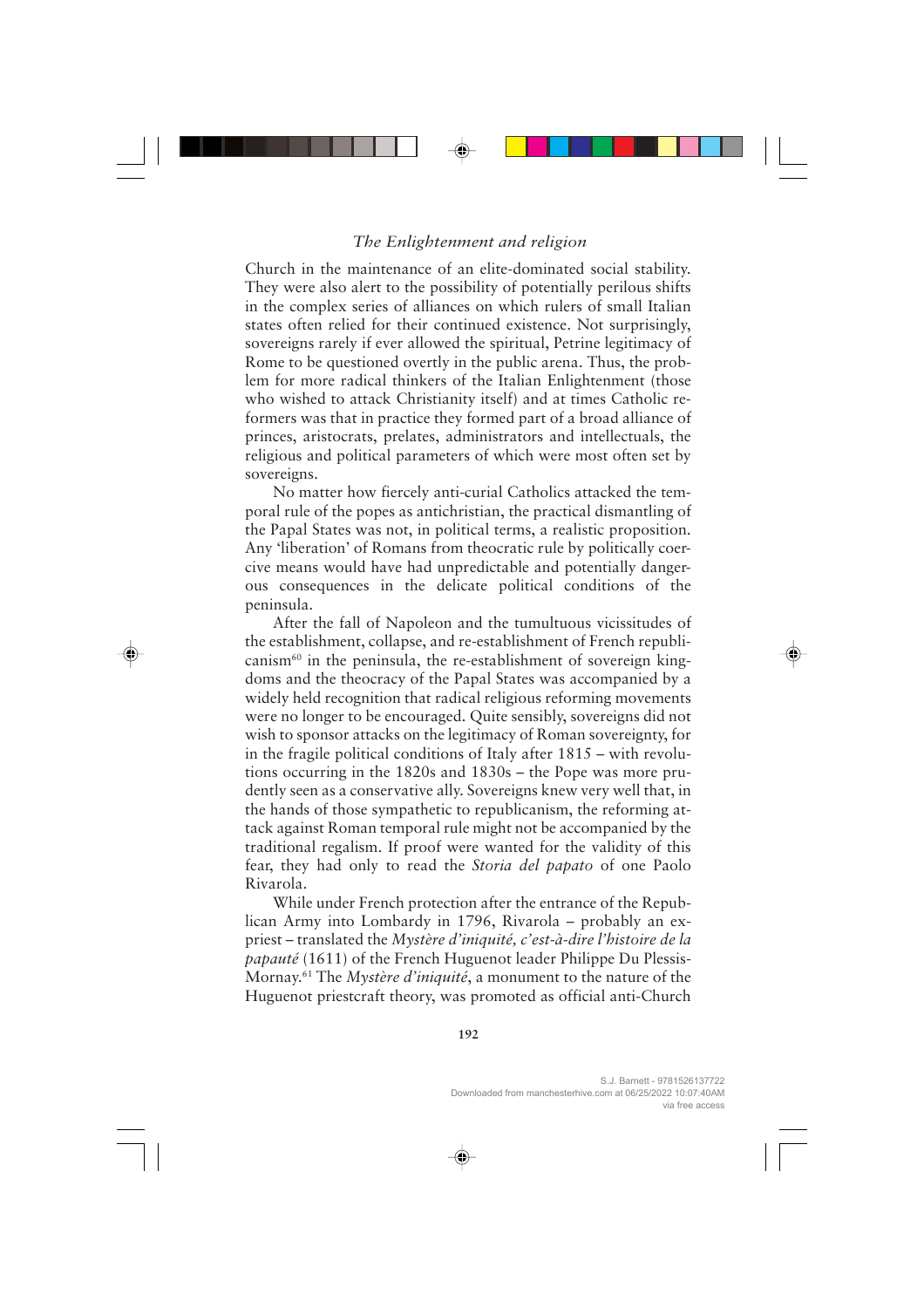propaganda by French and Italian Jacobins.

In Rivarola's pro-republican rendition of the *Mystère d'iniquité*, the *Storia del papato*, the medieval popes were those 'conquerors of the world and ministers of war' who, with an 'unrestrained lust', had claimed the power to create or depose kings. They had claimed direct or indirect dominion over all states of the world, fomenting sackings, massacres and intestine wars of nation against nation. Indeed, popes and other princely despots 'had always used the mantle of religion and the veil of imposture to cover their treacherous designs'. The principal occasion for the apostasy of Rome was not just papal iniquity, but the 'treachery, the imbecility and worthlessness' of kings who, 'prostrate at the feet of the popes', granted the popes temporal dominion. Almost immediately, as the papal despots 'deified' their plunder, there arose, 'favoured by ignorance and superstition', the 'monstrous colossus of the papacy'.62

It can be argued, therefore, that the continued existence of the link between Roman orthodoxy and temporal rule into the nineteenth century owed a great deal to the eventual defeat of French and native anticlerical republicanism, and the fear of restoration sovereigns that any reforming movement might prove detrimental to the security of their own newly restored regimes. Only when the polycentric nature of the peninsula was itself 'reformed' by the Risorgimento (despite the best efforts of extra-peninsula power to maintain papal independence), and competing princely interests were subordinated to the Italian national state, was it politically possible to dismantle papal temporal power decisively. Even then, however, the Curia stubbornly refused to accept that a European theocracy was no longer a tenable political concept and would not recognize the loss of their temporal power. It was not until 1929 that the question of the Pope's relation to the Italian state was settled by the Lateran Treaty of 1929, which set up an independent Vatican City state.

Given the traditional preeminence accorded to a relatively narrow band of elite thinkers in Enlightenment studies*,* it should be no surprise that Franco Venturi – perhaps the greatest of Italian historians of the Enlightenment – has rarely discussed Jansenism. It is difficult, however, to comprehend how the often complex fundamentals of the eighteenth-century Italian peninsula can be understood if the question of Church and state is not thoroughly addressed. And it is, of course, not possible to discuss state and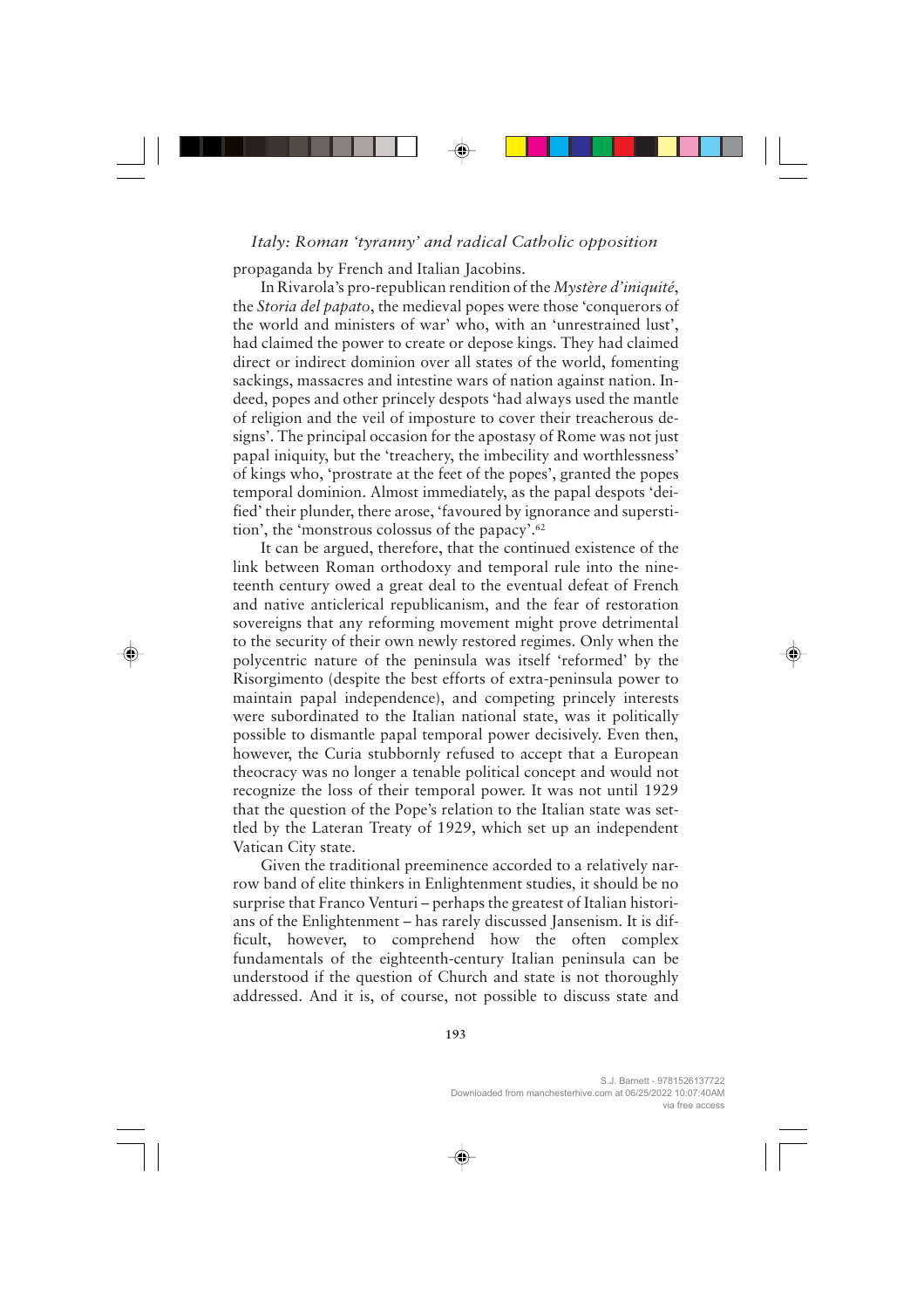Church in eighteenth-century Italy without addressing oneself to the question of Jansenism. It has always seemed absurd to me that Italian Jansenism has traditionally been divided into two camps: political and theological. As we have seen, the political realities of the peninsula meant that any desire for reform meant a challenge to Rome, and a challenge to Rome inherently invoked the intensely political question of the relationship of Church to state. We must never forget that all eighteenth-century rulers acknowledged the importance of religion in maintaining an acceptable social order, and so it was unthinkable that a sovereign would declare disinterest in the question. Thus Peter Leopold of Tuscany – acknowledged as a leading enlightened ruler of the peninsula – abolished the Inquisition in Tuscany in 1782, but the edict of abolition explicitly referred to the prince's duty of maintaining religion. In that document he enjoined his bishops to monitor the beliefs of the faithful and 'whenever the circumstances of a case require it, we must proceed with severity; and when the use of the secular arm is needed, we shall consider it our duty to intervene'.<sup>63</sup> The same transfer of responsibility for prosecuting dissent had occurred in Parma (1769) and Lombardy (1775), and although it is true that Joseph II's Patent of Toleration (1781) allowed some non-Catholic Christian worship, he still insisted on the prosecution of deists. As Joachim Whaley has commented, 'there is a clear distinction between most notions of toleration and religious indifference'.64

We can say, then, that in an era of confessional states, the issue of Church and state was at the heart of Enlightenment thinking, but nowhere more deeply central and embedded than in the Italian peninsula. In this sense, then, we can perhaps argue that the Italian Enlightenment was more consistently political in nature – although not explicitly in its manifestation – than other 'national' Enlightenments. What, then, was the relationship between the development of Enlightenment thinking on religion and the political realities of the peninsula?

Two facts stand out above all others: the centrality of Rome to religious change and the evident decline in the international and peninsular influence of Rome. Rome was now perceived by Italian sovereigns as less capable of rallying extra-peninsular support to its defence, and so it is unthinkable that – regardless of whether the Enlightenment ever arrived or not – sovereigns would not seize the opportunity of redefining state–Church boundaries, which had for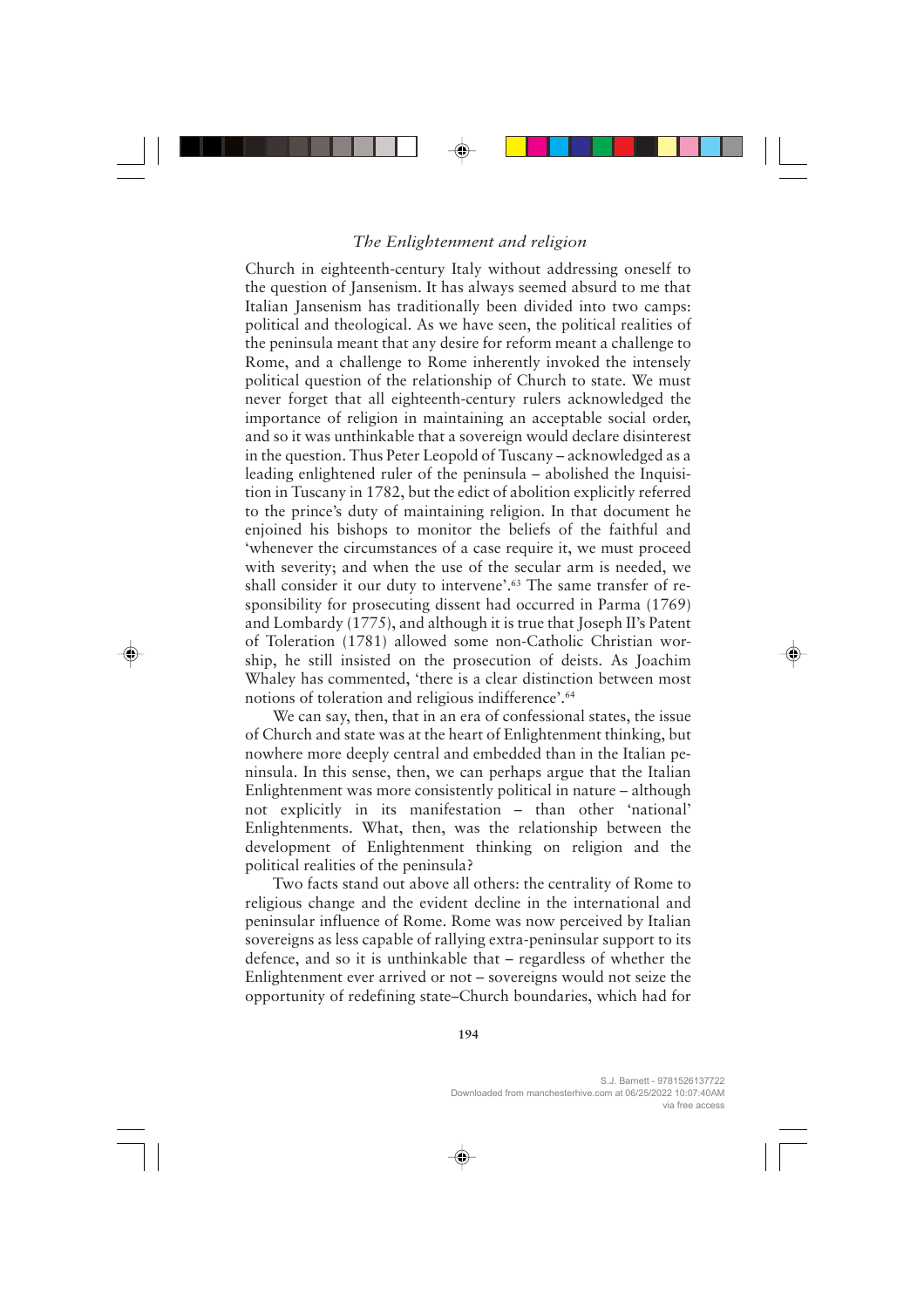long been keenly resented, in their favour. After all, this had been accomplished by Protestants and by the Gallican Church. To attempt to disaggregate Enlightenment and state and Church is thus little more than to play games with history, or as Voltaire put it, to play tricks on the dead. But even glancing for a moment at the issue from this counterfactual vista is to remind ourselves what an absurdity it would be not to place Jansenism firmly on the map of the Enlightenment. But to raise this topic is also to raise that of Enlightened despotism and its relationship to intellectual change.

This is not the place for continuing the old debate on the nature of enlightened despotism. We can say, however, that Joseph II's Patent of Toleration which did not extend to deism and the abolition of the Inquisition were decisions taken with the health of the Church and thus of the state firmly in mind. So, the imperatives of sovereigns and those of reformers could coincide on very important issues, which is just one more example of how misleading it can be to attempt to build a Chinese wall between the enlightened and non-enlightened. In this period it was at times those very state imperatives that could provide the appropriate political conditions for the expression of reforming/enlightened thought. We know, for instance, that in some cases the intellectual calls for the abolition of the Inquisition Tribunal were published only after the process of legislation against them had already begun. To emphasize the need to comprehend the diversity of Enlightenment political and social contexts and thus of the nature of the Enlightenment itself, it should be remembered that Venice was the home for many outspoken writers, yet its Tribunal of Inquisition was only abolished in 1797 after the Republic's defeat by Napeoleon.

To argue that the philosophes of Europe often reflected emerging reality, rather than initiating it, is not to diminish the stature of the phenomenon we call the Enlightenment. Thus, without a blush, we can admit that, as Owen Chadwick has put it, 'the courts and the legal profession were ending torture before he [Cesare Beccaria] wrote a word'.<sup>65</sup>To speak out, courageously, for justice and by the impact of your pen hasten the end of a despicable medieval practice is typical of the spirit of many in that century, reflecting the fact that wide layers of society had become more aware of the gap between social potential and its often sad, brutal and backward reality. Neither is it to belittle the Enlightenment to talk of a Catholic or Protestant Enlightenment. On the contrary, to do so is to illustrate the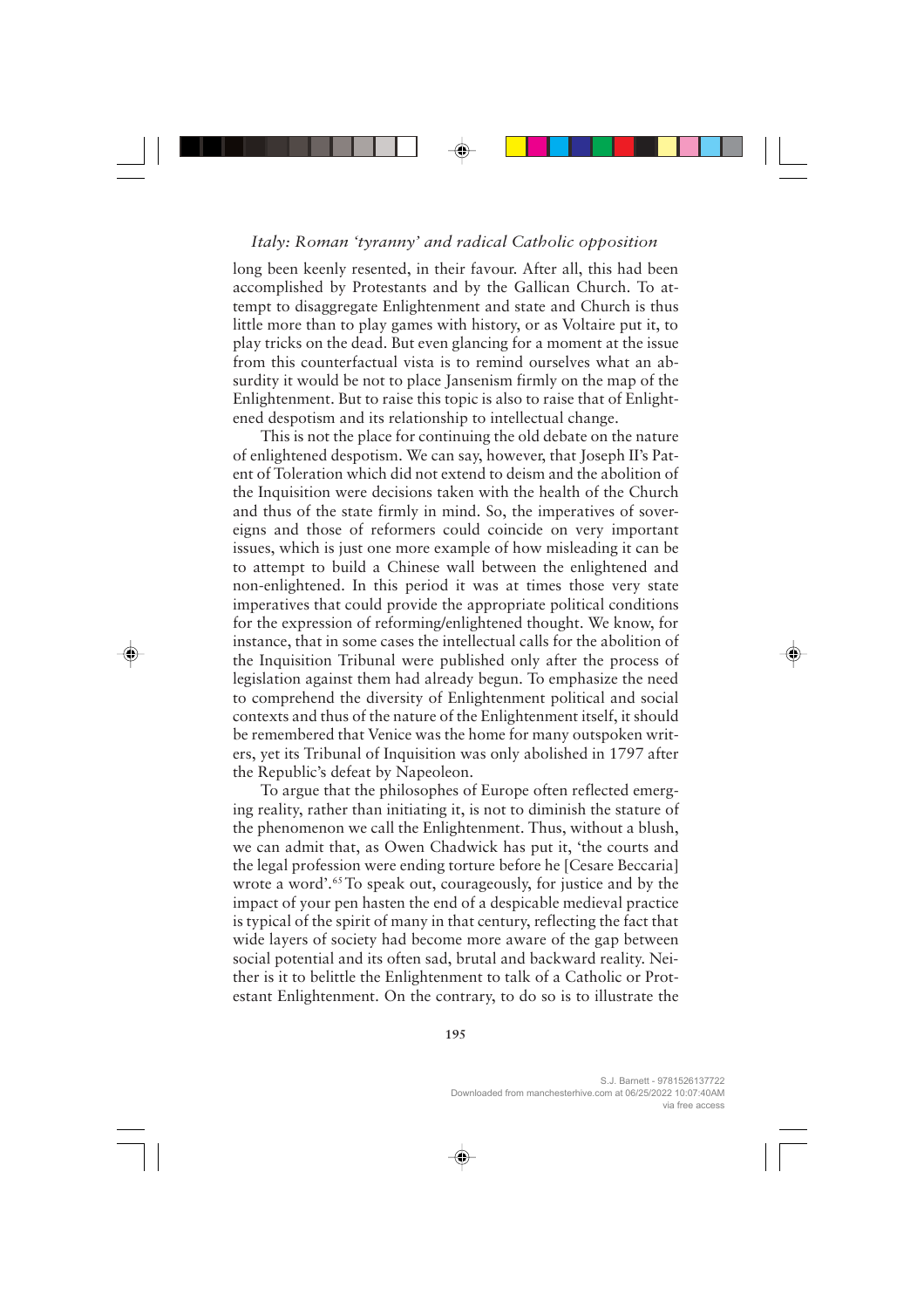width, breadth and scope of the intellectual ferment in eighteenthcentury Europe.

## **Notes**

- 1 'Schoolmen': orthodox Catholic theologians.
- 2 O. Chadwick, 'The Italian Enlightenment', in R. Porter and M. Teich (eds), *The Enlightenment in National Context* (Cambridge: Cambridge University Press, 1981), p. 103.
- 3 On the Catholic Enlightenment see, for instance, the discussion in S. J. Miller, *Portugal and Rome c. 1748–1830. An Aspect of the Catholic Enlightenment* (Rome: Università Gregoriana Editrice, 1978), ch. 1. On the general reforming trend in early-eighteenth-century Italy see V. Ferrone, *The Intellectual Roots of the Italian Enlightenment. Newtonian Science, Religion and Politics in the Early Eighteenth Century* (New York: Humanities Press, 1995; 1st edn 1982).
- 4 Miller, *Portugal and Rome*, pp. 2–3.
- 5 See P. Gay, *The Enlightenment. An Interpretation. Vol. 2: The Science of Freedom* (London: Wildwood House, 1973; 1st edn 1969), ch. 1 'The Recovery of Nerve'**.**
- 6 C. H. O'Brien, 'Jansenists on Civil Toleration in Mid-18th-Century France', *Theologischen Zeitschrift*, 37 (1981), p. 93.
- 7 On the seventeenth century see my *Idol Temples and Crafty Priests. The Origins of Enlightenment Anticlericalism* (London: Macmillan, 1999)*.*
- 8 Miller, *Portugal and Rome,* pp. 2–4.
- 9 For an analysis of eighteenth-century anti-curial historiography see my *Idol Temples and Crafty Priests.*
- 10 Some of the leading Italian and Austrian Jansenist reformers looked upon Muratori and his *Della Regolata Divozione dei Cristiani* (Venice, 1747) as a guide to the reform of the Church.
- 11 L. Muratori, *Dissertazioni sopra le antichità italiane* (3 vols, Milan, 1751), vol. 3, *Dissertazione* 70, pp. 460, 468. The *Dissertazioni* are the posthumous translation of the *Antiquitates italicae medii* (6 vols, Milan, 1738–42) by the nephew of Muratori, Gian-Francesco Soli Muratori.
- 12 P. Verri, 'Memoria cronologica dei cambiamenti pubblici dello stato di Milano 1750–1791', in *Lettere inediti di Pietro e Alessandro Verri*, ed C. Casati (Milan, 1879), vol. IV, pp. 360–1, quoted in N. Davidson, 'Toleration in Enlightenment Italy', in O. Grell and R. Porter (eds), *Toleration in Enlightenment Europe* (Cambridge: Cambridge University Press, 2000), p. 236.
- 13 Cardinal Orsi, *Della infallibilità e dell'autorità del Romano Pontefice sopra i concilj ecumenici* (2 vols, Roma, 1741–42), vol. 1, sigs. 5<sup>v</sup>–6<sup>r</sup>.
- 14 Giovanni Marchetti (Archbishop of Ancyra), *L'Autorità* s*uprema del romano pontefice* (Rome, 1789), 'Al Lettore', pp. 5–6.
- 15 Davidson, 'Toleration in Enlightenment Italy', p. 237.
- 16 C. A. Pilati, *Di una riforma* (1767), quoted in Davidson, 'Toleration in Enlightenment Italy', p. 237.
- 17 Pietro Giannone, *Istoria civile del Regno di Napoli* (Naples, 1770; 1st edn 1723), vol. 1, p. 62.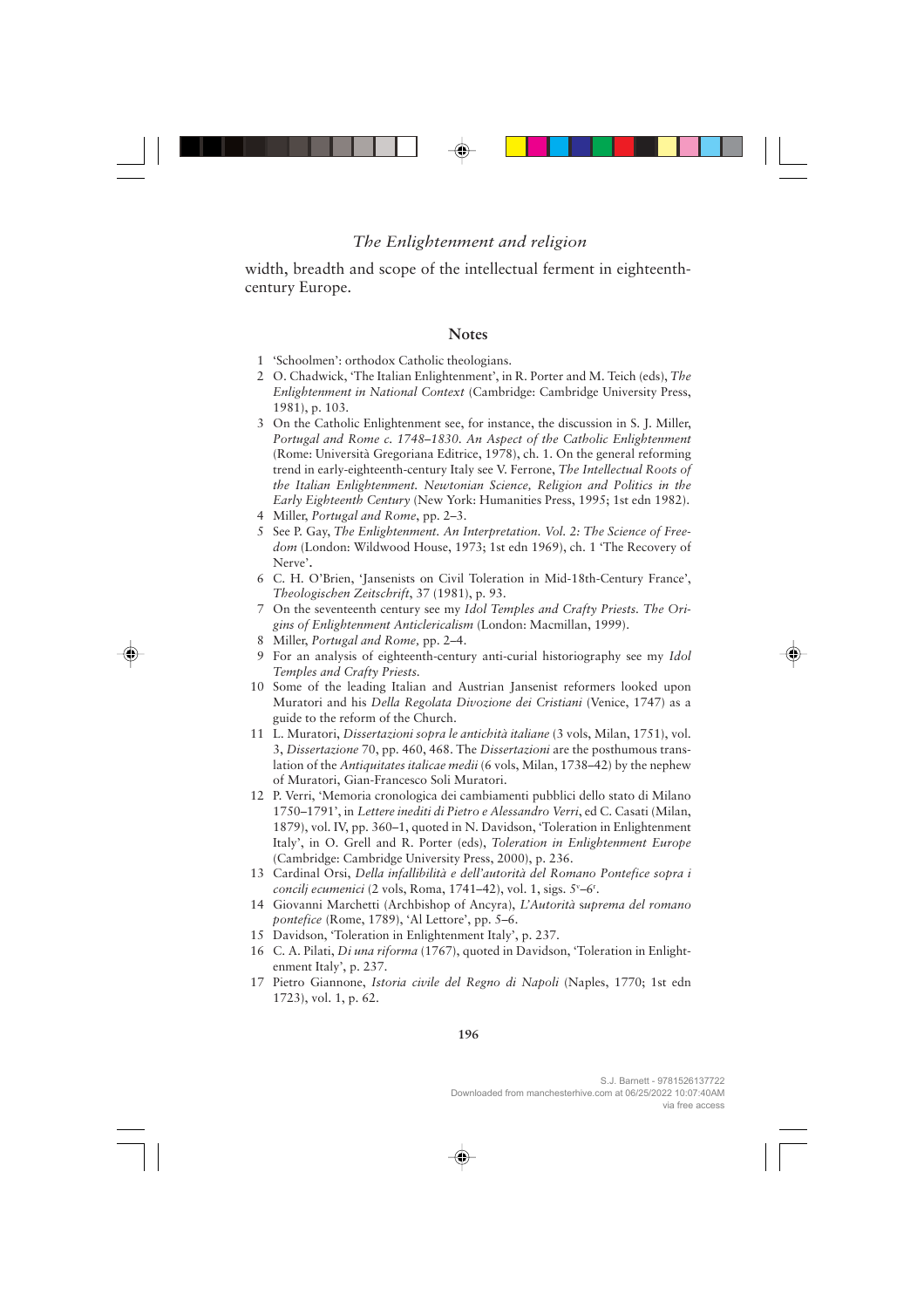- 18 Ibid., vol. 1, p. 461; vol. 2, pp. 315, 398; vol. 3, p. 339. For Giannone's views on papal corruption see the analysis of his *Istoria civile* and *Triregno* in my *Idol Temples and Crafty Priests.*
- 19 Davidson, 'Toleration in Enlightenment Italy', p. 234.
- 20 Of the very few enlightened who struck in print (anonymously) against the Church in this period was Amidei Cosimo (*d.* 1784), in his *La Chiesa e la repubblica dentro i loro limiti* (sine loco, but Florence, 1768).
- 21 See, for example, the curial publications: *Sommario de'documenti che giustificano il supremo ... dominio della Santa Sede sopra de'feudi ecclesiastici in Piemonte* (Rome, 1727); and the *Dimostrazione della sovranità temporale della Sede Apostolica ne i feudi ecclesiastici del Piemonte* (Rome?, 1725?).
- 22 See, for example, the papal official document *Ragioni della Sede Apostolica sopra il ducato di Parma e Piacenza esposte a sovrani e principi cattolicic d'Europa* (Rome, 1741).
- 23 On Rome's claim see, for example, Cardinal S. Borgia's *Difesa del dominio temporale della Sede Apostolica nelle Due Sicilie. In risposta alle scritture publicate in contrario* (Rome, 1791).
- 24 The status of Rome's claim to suzerainty over the Kingdom of Naples is perhaps best captured in the title of Tommaso Turbolo, *Libera ed independente sovranità de' Rè delle due Sicilie ... vindicata contro l'assurde ... pretensioni della Corte di Roma* (1788). For an anti-curial assessment of the areas of Italy claimed by the Pope see the anonymous *Il dominio spirituale e temporale del papa* (London, but Italy, 1783); the curial reply to this text was Francesco Antonio Zaccaria, *Denunza solenne fatta alla Chiesa e ai Principi Cattolici di un anticristiano* (Assisi, 1783)*.*
- 25 See Muratori, *Ragioni della Serenissima Casa d'Este sopra Ferrara confermate e difese in risposta al dominio temporale della Sede Apostolica* (Modena, 1714).
- 26 On Muratori and Comacchio see below. On the curial defence against Modenese territorial claims see, for instance, G. Fontanini's *Il Dominio temporale della Sede Apostolica sopra la Città di Comacchio. Si aggiunge la Difesa del medesimo dominio ... in risposta alle tre ultime scritture pubblicate in contrario* [i.e. Muratori's writings] (Rome, 1709); and his *Difesa seconda del dominio temporale della Sede Apostolica sopra la Città di Comacchio* (Rome, 1711).
- 27 Lodovico Muratori, *Osservazioni sopra una lettera intitolata Il dominio temporale della Sede Apostolica sopra la Città di Comacchio* (sine loco, but Modena, 1708), pp. 5–7.
- 28 Lodovico Muratori, *Annali d'Italia* (12 vols, Milan, 1744–49), vol. 4, pp. 164–5, 293, 396.
- 29 L. Muratori, *Della Fallibilità dei pontefici nel dominio temporale*, ed. C. Foucard (posthumous, Modena, 1872).
- 30 Three works constitute the history of the Church commenced by Orsi and continued by Becchetti: Giuseppe Agostino Orsi, *Della Istoria ecclesiastica* (21 vols, Rome, 1746–62); Filippo Angelico Becchetti, *Della Istoria ecclesiastica dell'eminentissimo Cardinale Giuseppe Orsi* (13 vols, Rome, 1770–81); Becchetti, *Istoria degli ultimi quattro secoli della Chiesa* (10 vols, Rome, 1788–96).
- 31 Fontanini, *Il dominio temporale ... sopra la Città di Comacchio*, p. 389.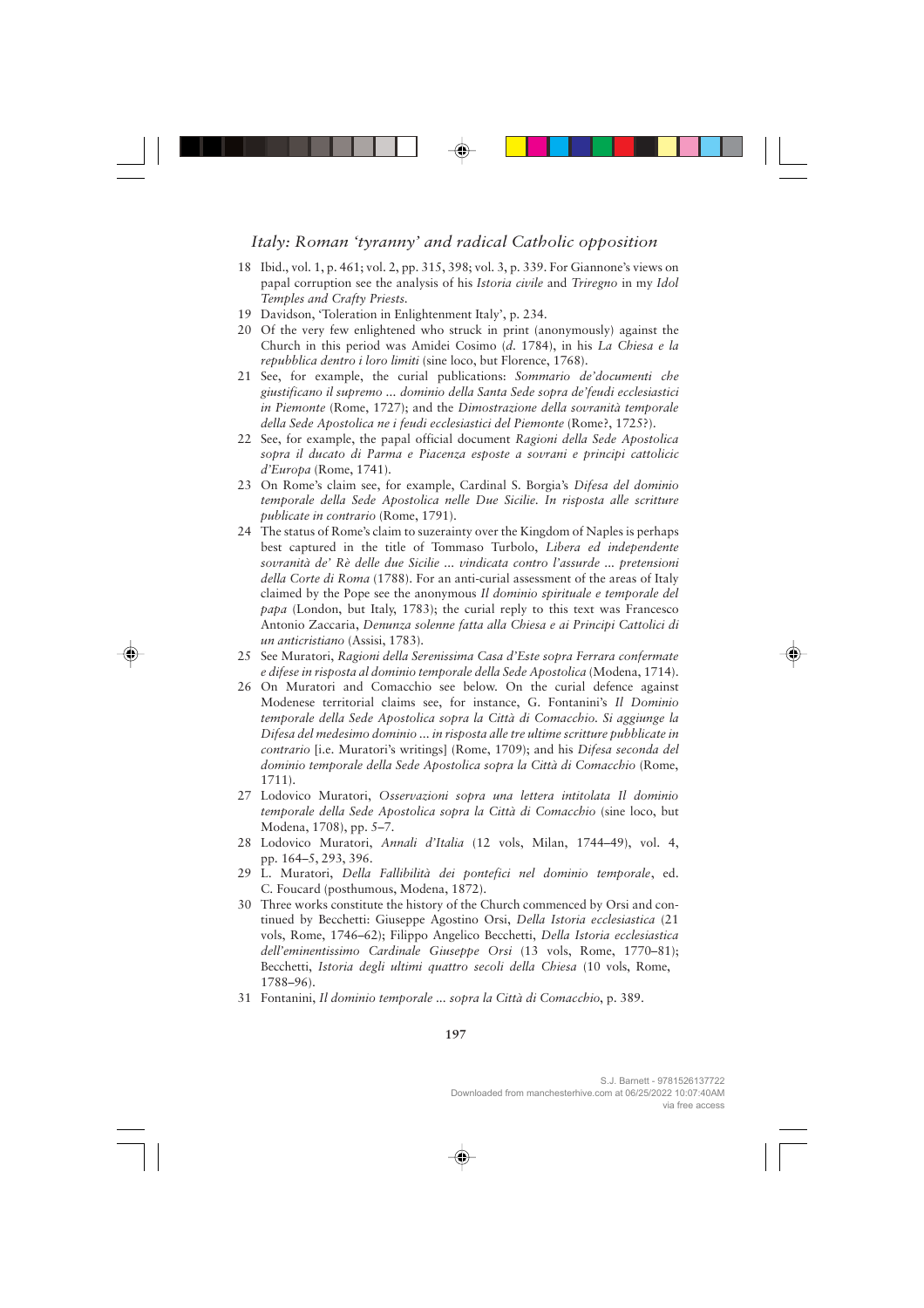- 32 For a summary of this type of defence see also Fontanini, *Il dominio temporale ... sopra la Città di Comacchio*, p. 59; for a later but similar defence see Alfonso Muzzarelli, *Dominio temporale del papa* (1789); and his *Della Civile giurisdizione ed influenza sul governo temporale esercitata dai Romani Pontifici* (posthumous, Rome, 1816).
- 33 Cardinal Orsi and Bishop Becchetti, *Storia ecclesiastica* (52 vols, Rome, 1835– 62), tome 100, p. 6. The *Storia ecclesiastica* was the first complete edition of the Orsi–Becchetti history of the Church, which remains mostly as it was published, in *fascicoli,* which I have termed tomes.
- 34 Francesco Zaccaria wrote against Febronius in his *Anti-Febbronio* ... *o sia apologia polemico-storico del primato del papa* (Pesaro, 1767; 2nd edn 1770); and (under the pseudonym Theodorus à Palude) in his *Antifebronius vindicatus seu suprema romani pontificis potestas adversus Justinum Febronium* (Francofurti and Lipsiae, 1772).
- 35 On the seventeenth-century crisis and eighteenth-century recovery see D. Sella, *Italy in the Seventeenth Century* (London: Longman, 1997); and D. Carpanetto's still useful discussion 'Trade and Manufacture. The Historiographical Problem of the Crisis of the Seventeenth Century', in D. Carpanetto and G. Ricuperati, *Italy in the Age of Reason 1685–1789* (Harlow: Longman, 1987).
- 36 For a useful summary of the economic condition of the Papal States and the fate of reform proposals see Carpanetto and Ricuperati, *Italy in the Age of Reason*; and F. Venturi, *Italy and the Enlightenment* (London: Longman, 1972).
- 37 The *Storia critico-cronologica de' romani pontifici* (Naples, 1765–68) of Giuseppe Piatti, and the *Vitae pontificum Romanorum ex antiquis monumentis* (Parma, 1739) of Antonio Sandini, for instance, differed little from the analysis of Baronius, Becchetti and Orsi.
- 38 Becchetti, *Istoria degli ultimi quattro secoli della Chiesa*, vol. 1, p. 17; for essentially similar arguments see also Orsi, *Della infallibilità e dell'autorità del Romano Pontefice*; and Marchetti, *L'Autorità* s*uprema del romano pontefice.*
- 39 Lodovico Muratori, *Della Pubblica felicità oggetto de'buoni principi* (Lucca, but Venice, 1749), preface, p. 2. For more on the duties of the good prince see Muratori's 'Rudimenti di Filosofia morale per il Principe Ereditario di Modena', in *Scritti inediti di L. A. Muratori* (Modena, 1872), pp. 219–20.
- 40 Giannone, *Istoria civile*, vol. 2, pp. 190–1.
- 41 Fleury's most influential work was the *L'Histoire ecclèsiastique* (1691–1720), translated into Italian by Gaspare Gozzi (Venice, 1739, with several subsequent editions). On the lack of consistent official opposition to the publication of Fleury's work in Italy see Alfonso Prandi, 'La Storia ecclesiastica di P. Giuseppe Orsi e la sua Genesi', *Rivista di storia della Chiesa in Italia*, 34 (1980), pp. 435–8.
- 42 Cardinal Orsi professed to have written against Fleury in his *Della storia ecclesiastica* (1746–62) but his targetting of Muratori is just as frequent; for another reply to Fleury see Giovanni Marchetti's *Saggio critica sopra la storia ecclesiastica di Fleury* (Rome, 1780; 2nd edn 1782–83).
- 43 For a discussion of the thought of Abbot Bencini see Ferrone, *The Intellectual Roots of the Italian Enlightenment*, pp. 146–9.
- 44 Giannone, *Istoria civile*, vol. 3, pp. 322, 333.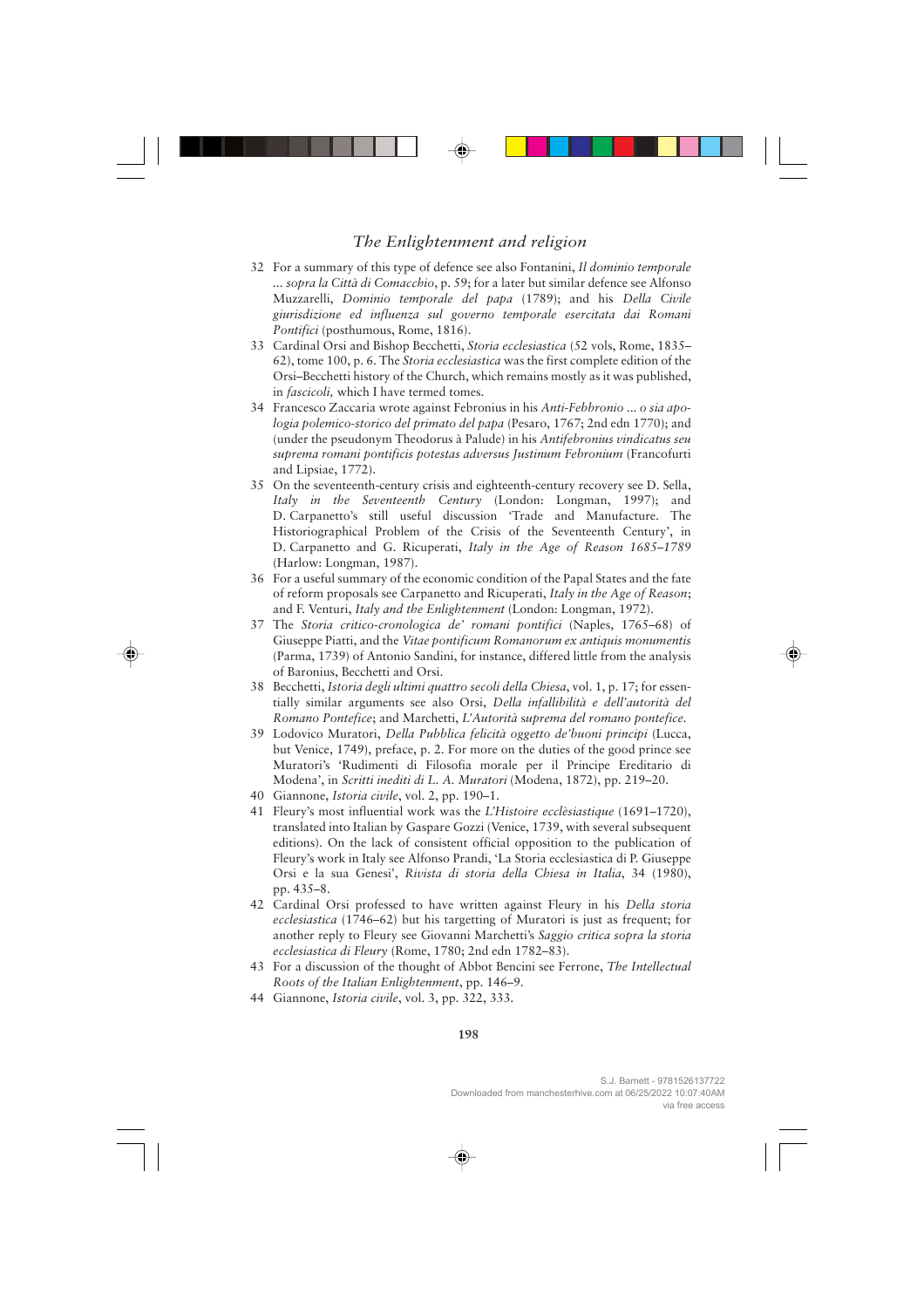- 45 On Ricci see, for instance, *Gli amici e i tempi di Scipione dei Ricci: saggio sul giansenismo Italiano* (Florence, 1920), and the chapter on Ricci in C. A. Bolton, *Church Reform in Eighteenth-Century Italy (The Synod of Pistoia, 1786)* (The Hague: Martinus Nijhoff, 1969).
- 46 *Atti e decreti del concilio diocesano di Pistoja* (2nd edn, Florence, 1788), pp. 5, 80–1. See also Bolton, *Church Reform in Eighteenth-Century Italy*. For a similar critique of the Inquisition see also the anonymous *Istoria del pontificate romane e sue relazioni con le potenze della Cristianità* (Geneva, 1785), pp. 82–3.
- 47 For another uncompromising justification of the Inquisition see Orsi and Becchetti, *Storia ecclesiastica*, tome 161, pp. 115–17.
- 48 On the nature of Jansenism in the Italian pensinsula and the difficulty of definition see, for instance, A. Jemolo's still useful *Il Giansenismo in Italia prima della rivoluzione* (Bari: Laterza, 1928); E. Codignola's *Illuministi, giansenisti, e giacobini nell'Italia del settecento* (Florence: La Nuova Italia, 1947); and P. Zovatto*'s Introduzione al giansenismo Italiano* (Trieste: University of Trieste, 1970). For an overview of the debate on Jansenism as a political phenomenon leading to the Risorgimento and to Italian unification under liberal and democratic principles see the Introduction to Miller's *Portugal and Rome*.
- 49 Orsi was attacked by his adversaries as Jansenist because of his writings (*Dissertazione dogmatica e morale* [Rome, 1727] and his *Dimostrazione teologica* [Milan, 1729]) in defence of the moral and theological tradition of the Church. On the Jansenism charge and Orsi see, for instance, Jemolo, *Il Giansenismo in Italia*, pp. 162–200.
- 50 S. Woolf, *History of Italy 1700–1860* (London: Routledge, 1991; 1st edn 1979), p. 75.
- 51 Perhaps the most useful discussion of the early-eighteenth-century reform movement inside the Church is Ferrone, *The Intellectual Roots*.
- 52 For a useful summary of the Tuscan Catholic Enlightenment see S. J. Miller, 'The Limits of Political Jansenism in Tuscany: Scipione de'Ricci to Peter Leopold, 1780–1791', *Catholic Historical Review*, 80: 4 (1994).
- 53 One of the most important texts indicative of this period is Scipione de'Ricci (ed.), *Raccolta di opuscoli interessanti la religione* (Pistoia, 1783).
- 54 There are no firm biographical details available on Delle Piane, but see Carmelo Caristia, *Riflessi politici del giansenismo italiano* (Naples: Morano Editore, 1965), pp. 178–80, 321–2, for some speculative comments.
- 55 Pier Niccolò Delle Piane, *Storia cronologica de' papi da S. Pietro all'odierno pontificato di Pio VII cavata da' migliori autori con annotazioni* (Genoa, 1802; 1st edn 1798), pp. 5, 133.
- 56 Giuseppe Capecelatro, *Discorso istorico-politico dell'origine del progresso e della decadenza del potere de'chierici su le signorie temporali* (Filadelfia, but Naples, 1788), preface, p. 8.
- 57 Ibid., pp. 34–6.
- 58 Scotti, *Della Monarchia universale de'papi*, pp. 11–12, 16–17.
- 59 Ibid., pp. 21–2, 61–2, 65, 67, 133. The curial reply to Scotti came in the form of Francesco Antonio Zaccaria's *Il Discorso di un anonimo, della monarchia universale de'Papi, Napoli 1789* (Rome, 1791).
- 60 On specifically Italian republicanism see, for instance, Renzo De Felice, *Il*